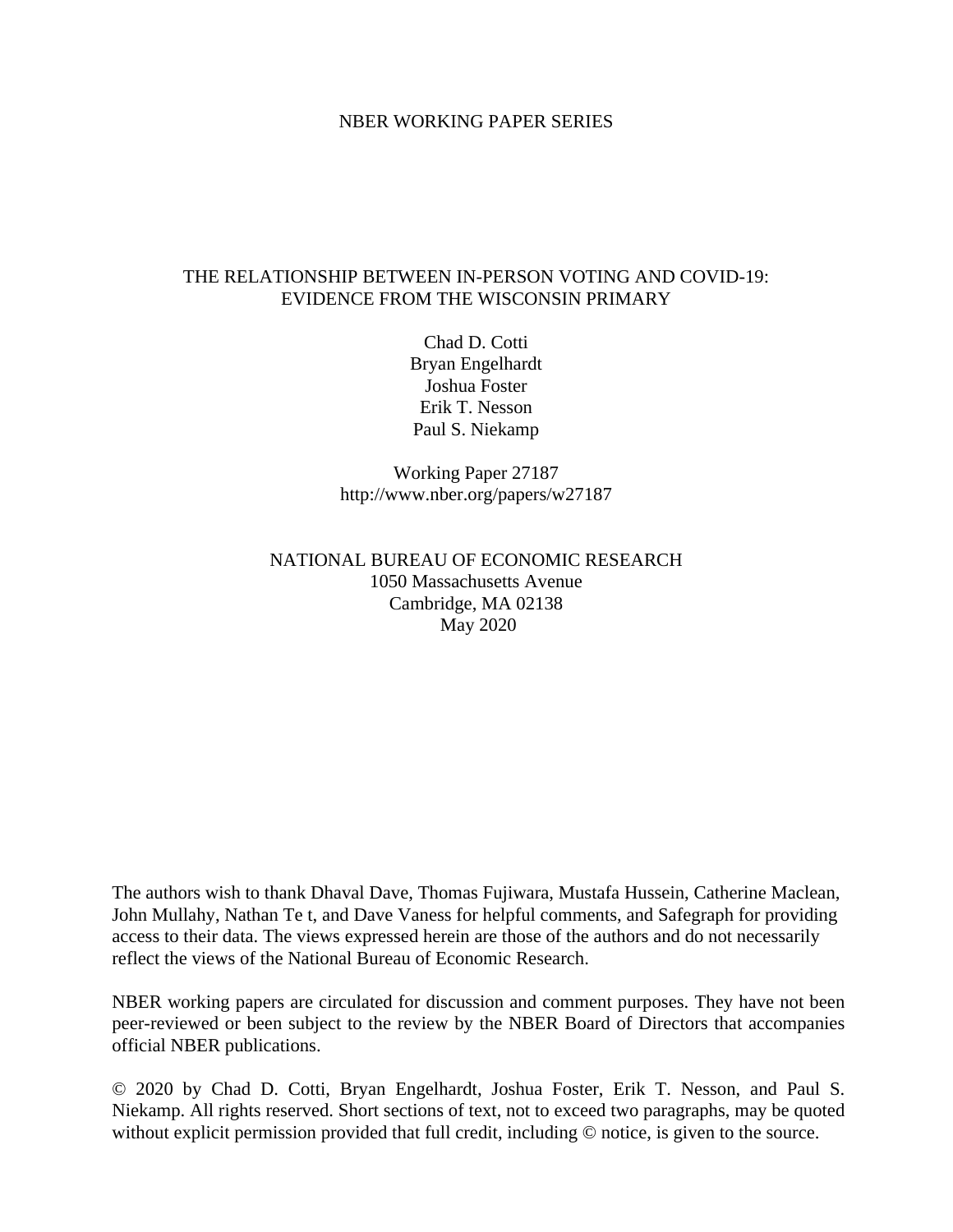The Relationship between In-Person Voting and COVID-19: Evidence from the Wisconsin Primary Chad D. Cotti, Bryan Engelhardt, Joshua Foster, Erik T. Nesson, and Paul S. Niekamp NBER Working Paper No. 27187 May 2020, Revised in October 2020 JEL No. D72,H75,I1,I18

# **ABSTRACT**

On April 7, 2020, Wisconsin held its presidential primary election, and news reports showed long lines of voters due to fewer polling locations. We use county-level variation in voting patterns and weekly county-level COVID test data to examine whether in-person voting increased COVID-19 cases. We find a statistically significant association between in-person voting density and the spread of COVID-19 two to three weeks after the election. In our main results, a 10% increase in in-person voters per polling location is associated with an 18.4% increase in the COVID-19 positive test rate two to three weeks later.

Chad D. Cotti Department of Economics University of Wisconsin-Oshkosh and Center for Demography of Health and Aging University of Wisconsin-Madison cottic@uwosh.edu

Bryan Engelhardt Department of Economics University of Wisconsin-Oshkosh engelhab@uwosh.edu

Joshua Foster Department of Economics University of Wisconsin-Oshkosh fosterj@uwosh.edu

Erik T. Nesson Department of Economics Ball State University Muncie, IN 47306 and NBER etnesson@bsu.edu

Paul S. Niekamp Department of Economics Ball State University pniekamp@bsu.edu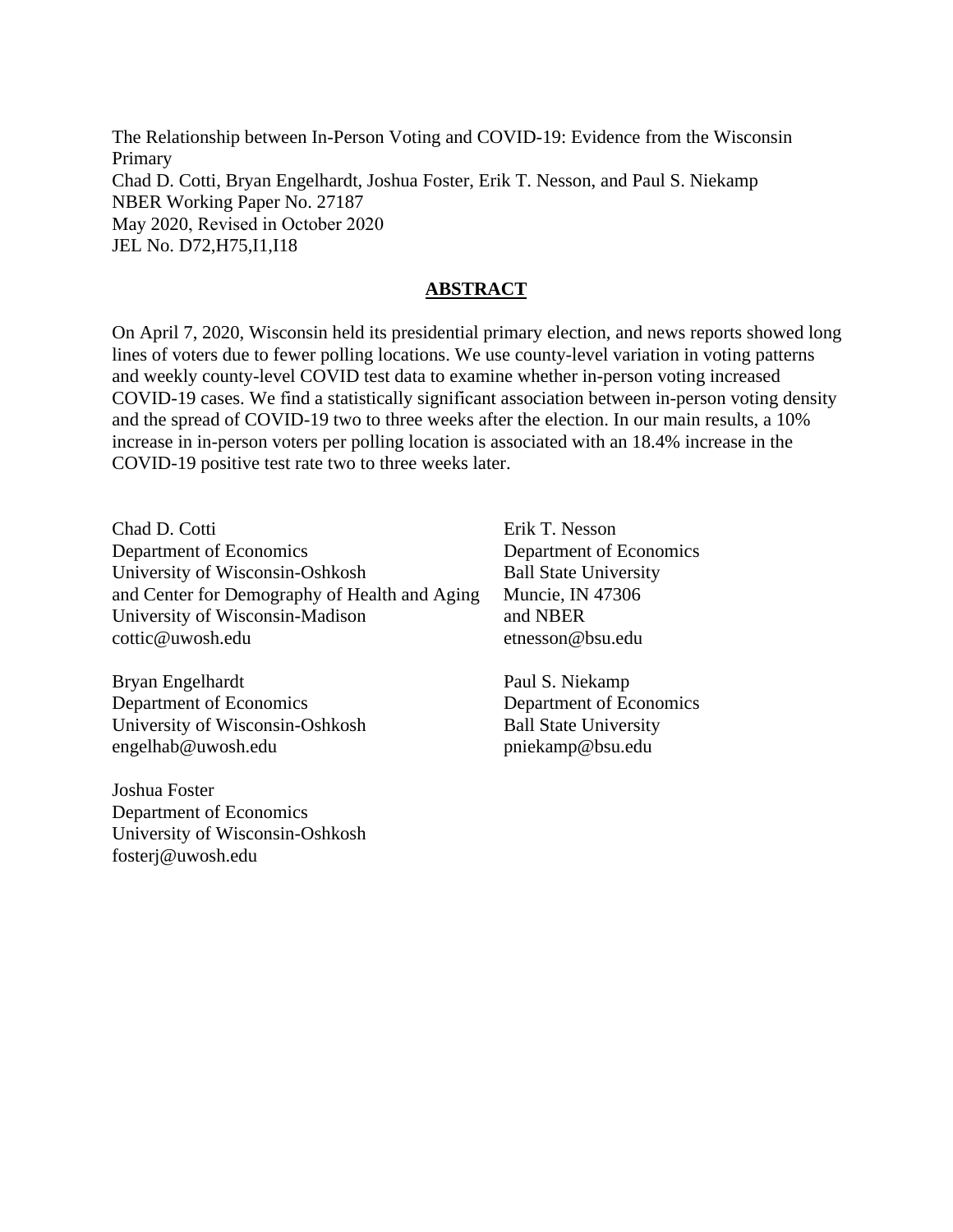# 1 Introduction

A headline on the New York Times website on April 7<sup>th</sup>, 2020, read, "Wisconsin Primary Recap: Voters Forced to Choose Between Their Health and Their Civic Duty" [\(New York Times,](#page-20-0) [2020\)](#page-20-0). The headline referred to the Wisconsin election for state positions and presidential preferences for both major parties held on that day. The New York Times article referenced long lines, especially in Milwaukee, where only five polling places were open, and concerns that in-person voting would lead to increased COVID-19 cases. While long wait times (especially in urban areas) and racial disparities in voting accessibility have been highlighted in previous work [\(Chen, Haggag, Pope, and Rohla,](#page-18-0) [2019;](#page-18-0) [Pettigrew,](#page-20-1) [2017;](#page-20-1) [Stewart III and Ansolabehere,](#page-20-2) [2015\)](#page-20-2), the consequences of inadequate voting access have been exacerbated by the COVID-19 pandemic. It is well established that increased social interactions increase the probability of the transmission of the SARS-CoV-2 virus, and as of May 15th, the Wisconsin Department of Health Services (WDHS) had directly traced 71 confirmed cases of COVID-[1](#page-2-0)9 to in-person voting that occurred on April 7<sup>th</sup>.<sup>1</sup> While this association presents some evidence of COVID-19 spread in accordance with the Wisconsin election, the WDHS epidemiological investigation does not necessarily reflect a definitive relationship. In particular, the presence of "community spread of infection" means that people have been infected with the virus in an area but they are not sure how or where they became exposed or infected. Conversely, the investigation also missed cases caused by in-person voting activity that were not successfully tested and traced by the state's Department of Health [\(Associated Press,](#page-18-1) [2020\)](#page-18-1). Hence, detailed contact tracing may not provide a full assessment of the impact that a particular activity (e.g., in-person voting) has on the spread of COVID-19.

To circumvent these issues, we estimate the relationship between in-person voting and the spread of COVID-19 using county-level data on in-person voters per polling location and testing information regarding COVID-19. Our aim is to offer a general estimate of the increased spread of infection, if any, related to in-person voting during a pandemic, and by extension provide insights into the potential benefits of absentee voting (vote-by-mail). We note that [Leung, Wu, Xu, and Wein](#page-20-3) [\(2020\)](#page-20-3) conduct a statewide analysis and find no detectable effect of the in-person Wisconsin elections on

<span id="page-2-0"></span><sup>&</sup>lt;sup>1</sup>Notably, according to media reports on July 20th, 2020, a poll worker in Piedmont, Alabama who worked the runoff election on July 14th, 2020 tested positive for COVID-19 shortly after election day. Up to 475 people cast ballots at that Calhoun County polling location and were potentially exposed. This situation is consistent with the hypothesis that large scale exposure to COVID-19 is at least plausible in a voting context and further supports the need for empirical investigation of the issue.https://www.alreporter.com/2020/07/20/piedmont-poll-worker-intuesdays-runoff-tests-positive-for-covid-19-hospitalized/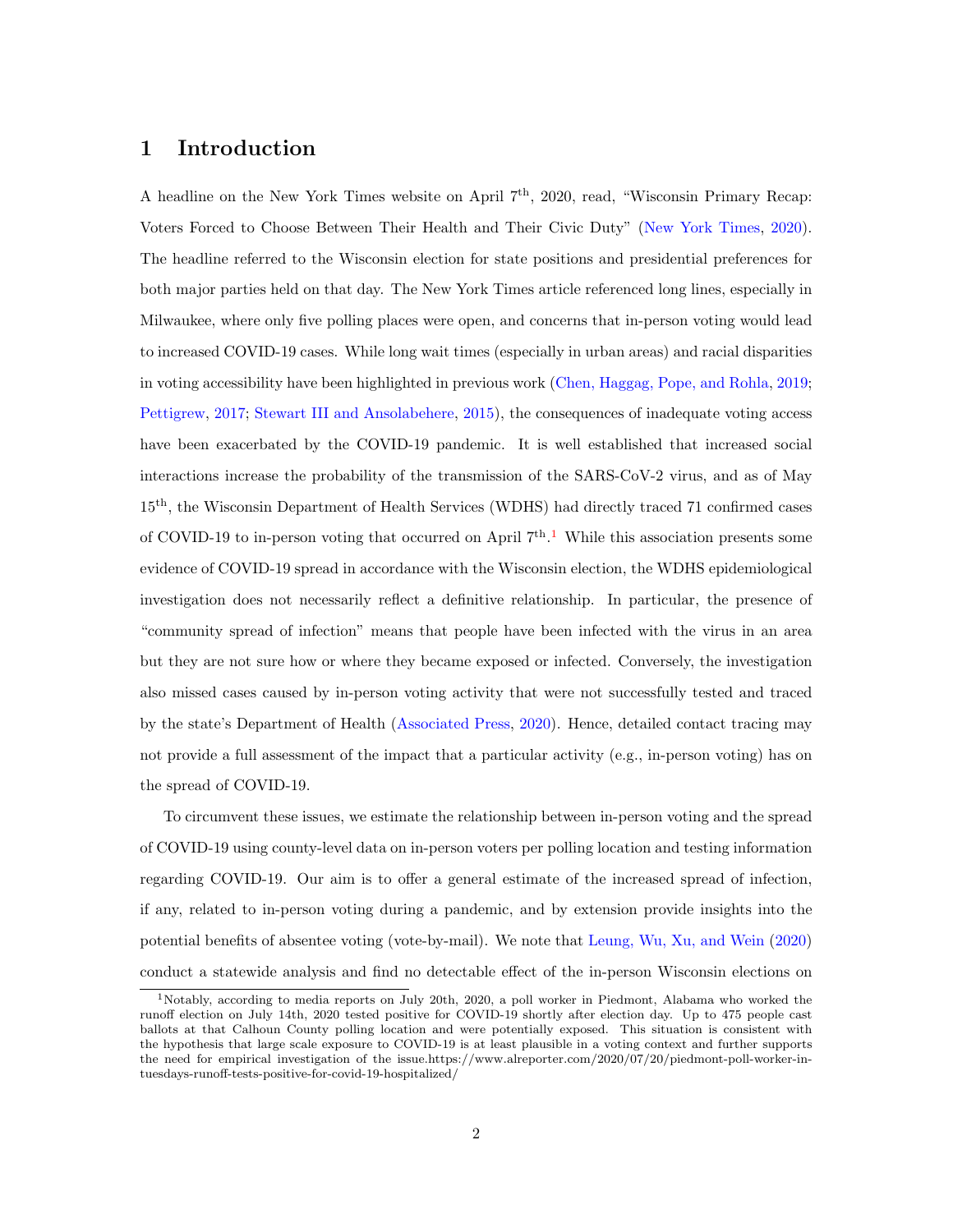COVID-19 spread. However, our research design has the benefit of comparing within-state COVID-19 outcomes over time. While a statewide analysis may mask county level heterogeneity, our methods will capture differences in COVID-19 outcomes related to county level variation in in-person voting.

We use information on the number of tests for COVID-19 and number of positive test results from the Wisconsin Department of Health Services to examine the relationship between in-person votes per polling location and the spread of COVID-19. Our event-study results indicate that trends in COVID-19 cases in counties with higher and lower levels of in-person voting per polling location are similar in the weeks leading up to the April  $7<sup>th</sup>$  election. However, counties with higher levels of in-person voting per polling location are associated with increases in the weekly positive rate of COVID-19 tests and weekly new cases of COVID-19 in the weeks after the April  $7<sup>th</sup>$  election. This finding is unlikely to be a function of differing trajectories by population density, differing county-level demographics, or measures of social distancing behaviors.

To demonstrate that in-person voting was a mechanism for spreading COVID-19 we use cellphone location data, combined with information on in-person voting and polling locations, to examine whether the April  $7<sup>th</sup>$  election was related to increased visits to areas near polling locations relative to baseline behavior. Our results suggest that areas around polling locations experienced a drastic increase in visits on April  $7<sup>th</sup>$ , with no evidence of changes in traffic to other locations on that day or changes in visits to areas near election locations on the days preceding or following April  $7<sup>th</sup>$ . Additionally, we illustrate a clear relationship between in-person votes cast and excess visitation to areas near voting locations. Spikes in foot traffic to highly localized areas provide a mechanism that supports the empirical relationship between in-person voting and COVID-19 spread.

Our work relates to the literature on modeling the trajectory of new cases of COVID-19 in a community. The trajectory, or number of cases, deaths, or the share of positive tests of the COVID-19 pandemic is often modeled by larger structural models such as the highly publicized report from an Imperial College team, [Flaxman, Mishra, Gandy, Unwin, Coupland, Mellan, Zhu, Berah, Eaton,](#page-19-0) [Perez Guzman et al.](#page-19-0) [\(2020\)](#page-19-0), or alternatively, [IHME and Murray](#page-19-1) [\(2020\)](#page-19-1). These are based to differing degrees on the "standard epidemiological model," or SIR model (refer to [Avery, Bossert, Clark,](#page-18-2) [Ellison, and Ellison](#page-18-2) [\(2020\)](#page-18-2) for a COVID-19 related survey). As we are investigating a potential link between behavior and the virus's spread, we take an alternative reduced-form approach that builds on the general understanding that increased socialization is a primary vector for transmission of the virus. Our strategy is very similar to other economics papers which examine associations between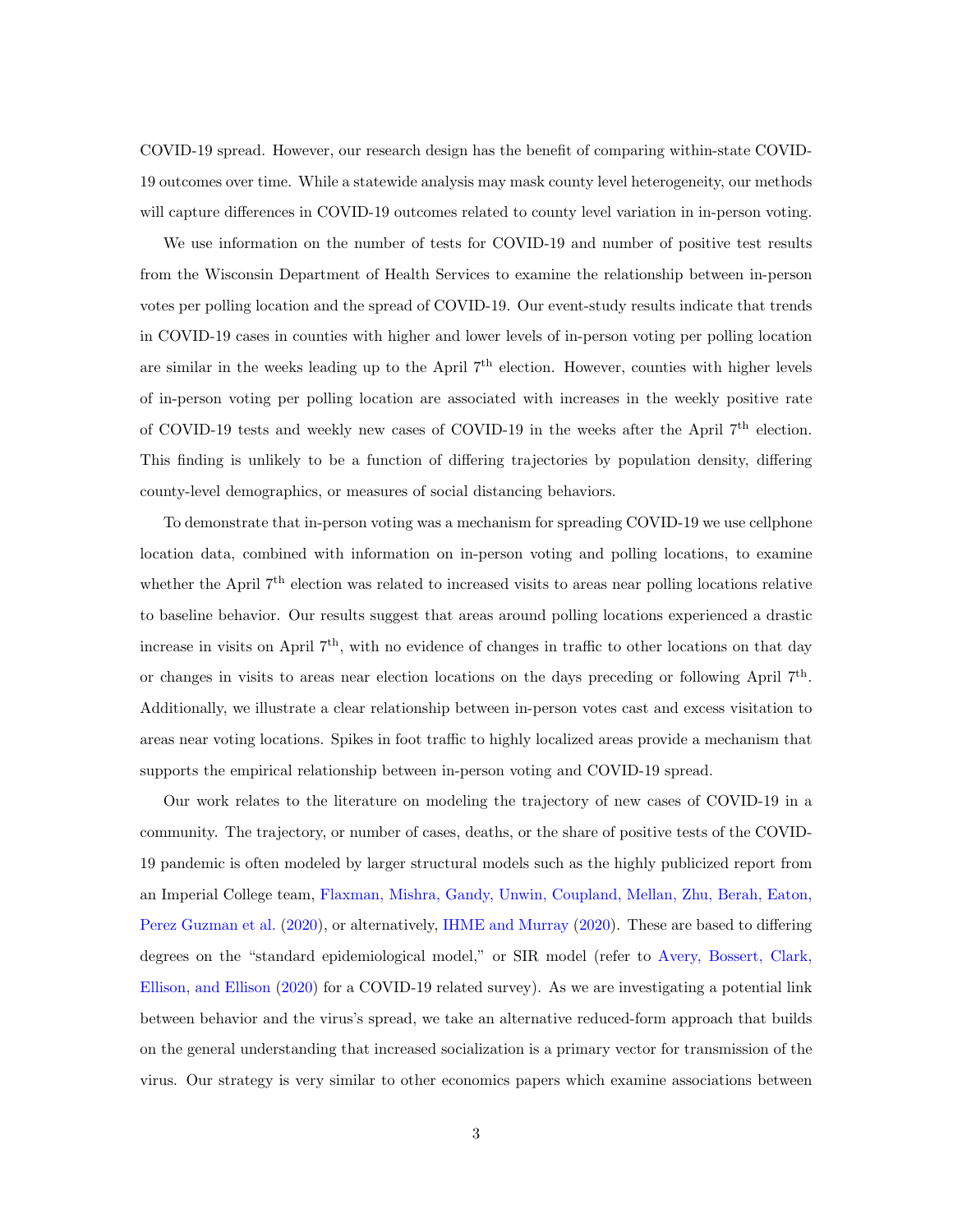the virus and various social factors (e.g. [Allcott, Boxell, Conway, Gentzkow, Thaler, and Yang,](#page-18-3) [2020;](#page-18-3) [Bursztyn, Rao, Roth, and Yanagizawa-Drott,](#page-18-4) [2020;](#page-18-4) [Courtemanche, Garuccio, Le, Pinkston,](#page-18-5) [and Yelowitz,](#page-18-5) [2020a](#page-18-5)[,b;](#page-19-2) [Dave, Friedson, Matsuzawa, McNichols, and Sabia,](#page-19-3) [2020;](#page-19-3) [Anonymous,](#page-18-6) [2020\)](#page-18-6).

The Wisconsin Department of Health Services investigation directly traced and linked COVID-19 cases to in-person voting, which substantiates transmission in this circumstance, yet the investigation was not comprehensive and doesn't allow for a broad conversation about the overall community experience in Wisconsin or the relationship at hand. Our work studies geographical differences in voting/quantity of polling locations, COVID-19 positive case test rates, and the number of positive cases to estimate how voting impacted the disease's spread. As a result, our work relates to [Harris](#page-19-4) [\(2020\)](#page-19-4), [Almagro and Orane-Hutchinson](#page-18-7) [\(2020\)](#page-18-7) and [Kuchler, Russel, and Stroebel](#page-19-5) [\(2020\)](#page-19-5) among others looking at how geographical differences in behavior (e.g., public transit availability or occupation characteristics) affects the spread of COVID-19. As we measure the impact of polling locations, we also inform models such as Goscé, Barton, and Johansson [\(2014\)](#page-19-6) who analyze the impact of the proximity of persons on the spread of a disease. Relatedly, an emerging literature examines the determinants and effects of social distancing orders on the spread of COVID-19 cases [\(Andersen,](#page-18-8) [2020;](#page-18-8) [Courtemanche et al.,](#page-18-5) [2020a](#page-18-5)[,b;](#page-19-2) [Friedson, McNichols, Sabia, and Dave,](#page-19-7) [2020\)](#page-19-7).

Due to the political nature of the decision in switching to absentee voting (vote-by-mail), this work also relates to an emerging economics literature suggesting that political beliefs and actions may impact the spread of the SARS-CoV-2 virus. [Allcott et al.](#page-18-3) [\(2020\)](#page-18-3) uses cellphone location data from Safegraph to suggest that areas with higher Republican vote share in the 2016 presidential election engaged in less social distancing than areas with higher Democratic vote share in the 2016 presidential election. Relatedly, [Adolph, Amano, Bang-Jensen, Fullman, and Wilkerson](#page-18-9) [\(2020\)](#page-18-9) also analyze differing social distancing policy responses for COVID-19 based on the politics of the local government(s). Finally, [Bursztyn et al.](#page-18-4) [\(2020\)](#page-18-4) suggests that people responded to the COVID-19 pandemic differently based on likely viewership of the two most widely-viewed cable news shows, Tucker Carlson Tonight and Hannity. Also, as our work may inform future public debate on switching to absentee voting, our work offers insights on the costs and benefits of absentee voting. Therefore, we tie into the analysis of districts switching to absentee voting (vote-by-mail).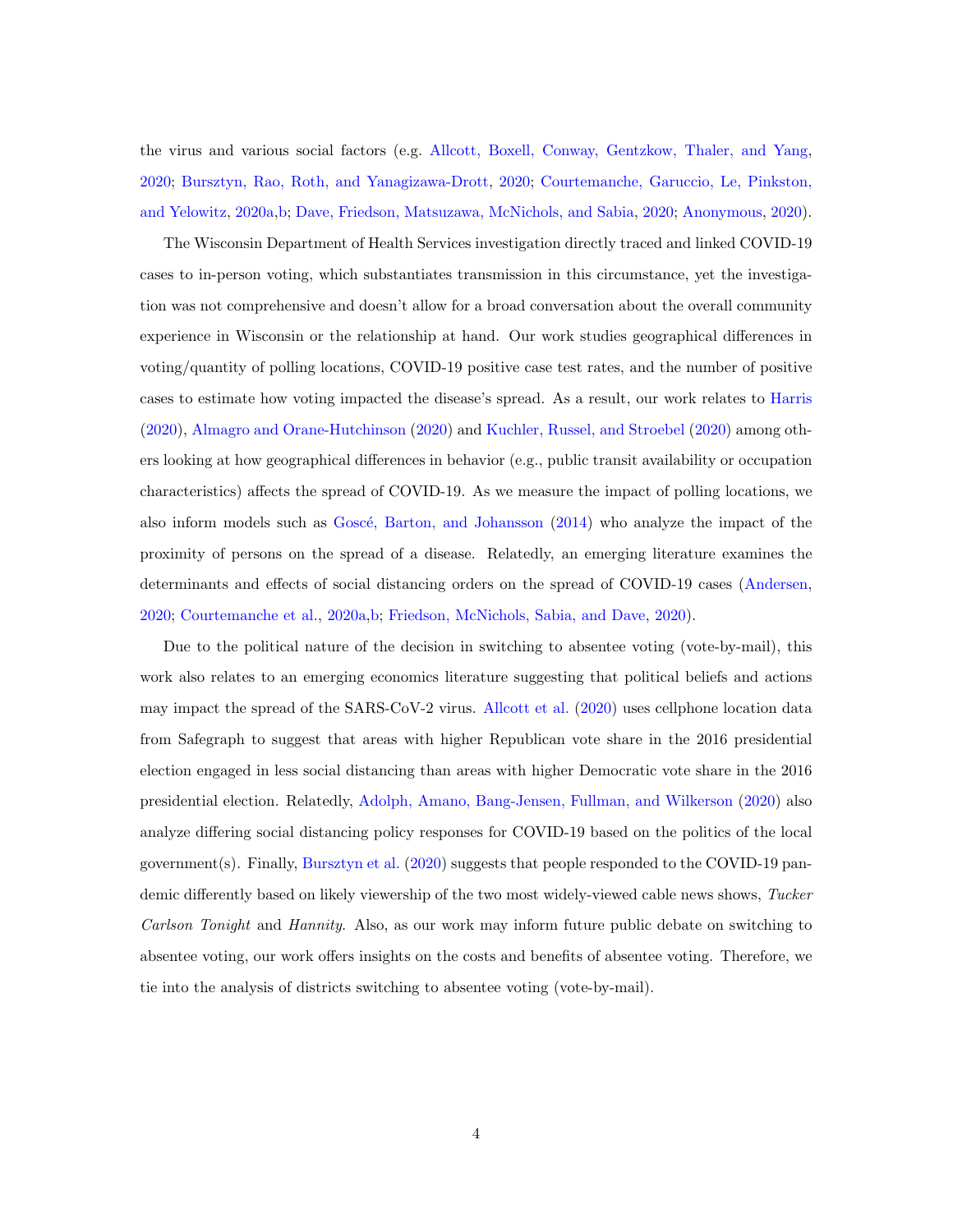# 2 Data

The timing of Wisconsin's election, in conjunction with the spread of COVID-19 throughout the state, makes it uniquely suited to offer relevant insights into the effects of voting on the spread of COVID-19. First, voting took place during a "Safer at Home" order, where Wisconsin residents were restricted to essential activities only, allowing for better identification of the effect of in-person voting [\(Evers and Palm,](#page-19-8) [2020\)](#page-19-8). Second, the "Safer at Home" order was issued only two weeks prior to the date of the election, on March 23, 2020, making it difficult for all eligible voters to receive and return an absentee ballot before election day.[2](#page-5-0) And third, the Wisconsin Elections Commission allowed County and Municipal Clerks to alter the voting setup and number of voting locations at their own discretion in the weeks leading up to the election. Among clerks who modified the voting locations available to their registered voters, nearly all sought to consolidate – a decision that almost certainly increased the in-person voter density per voting location. Consolidation was particularly salient in urban areas. For example, the city of Green Bay, WI (in Brown County), which typically has 31 voting locations, had only two open during the April 7th election.

#### <span id="page-5-3"></span>2.1 Voting Data

We use voting data provided by the Wisconsin Elections Commission (WEC). The WEC maintains a publicly available database of official election results and voter participation metrics, all of which are available at the county level.<sup>[3](#page-5-1)</sup> Of particular interest to this paper are the data on  $(1)$  total in-person votes, (2) total absentee ballots requested, (3) total absentee ballots returned, (4) number of registered voters, and (5) number of voting locations. Total in-person votes is the only item that is not directly reported by the WEC. To measure this, we use official county-level vote data provided by the County Clerks for the State Supreme Court seat election, adjusting for the number of over/under-votes, and then from that number subtract the total absentee ballots returned.[4](#page-5-2)

According to a memorandum released by the WEC on March 30, 2020, County and Municipal Clerks expressed concern with hosting voters in buildings serving vulnerable portions of the popu-

<span id="page-5-0"></span><sup>2</sup>On April 6, 2020 – the day before the election – Wisconsin governor Tony Evers issued an executive order that moved the election to June 9, 2020. Later that same day, the State Supreme Court ruled that the Governor cannot unilaterally move the date of an election, thus maintaining the in-person voting.

<span id="page-5-2"></span><span id="page-5-1"></span><sup>3</sup>See <https://elections.wi.gov/> for more information on these data.

<sup>4</sup> If a number of absentee ballots are returned but not counted (an outcome we are unable to observe), then our measure of in-person voting exposure would be biased downward.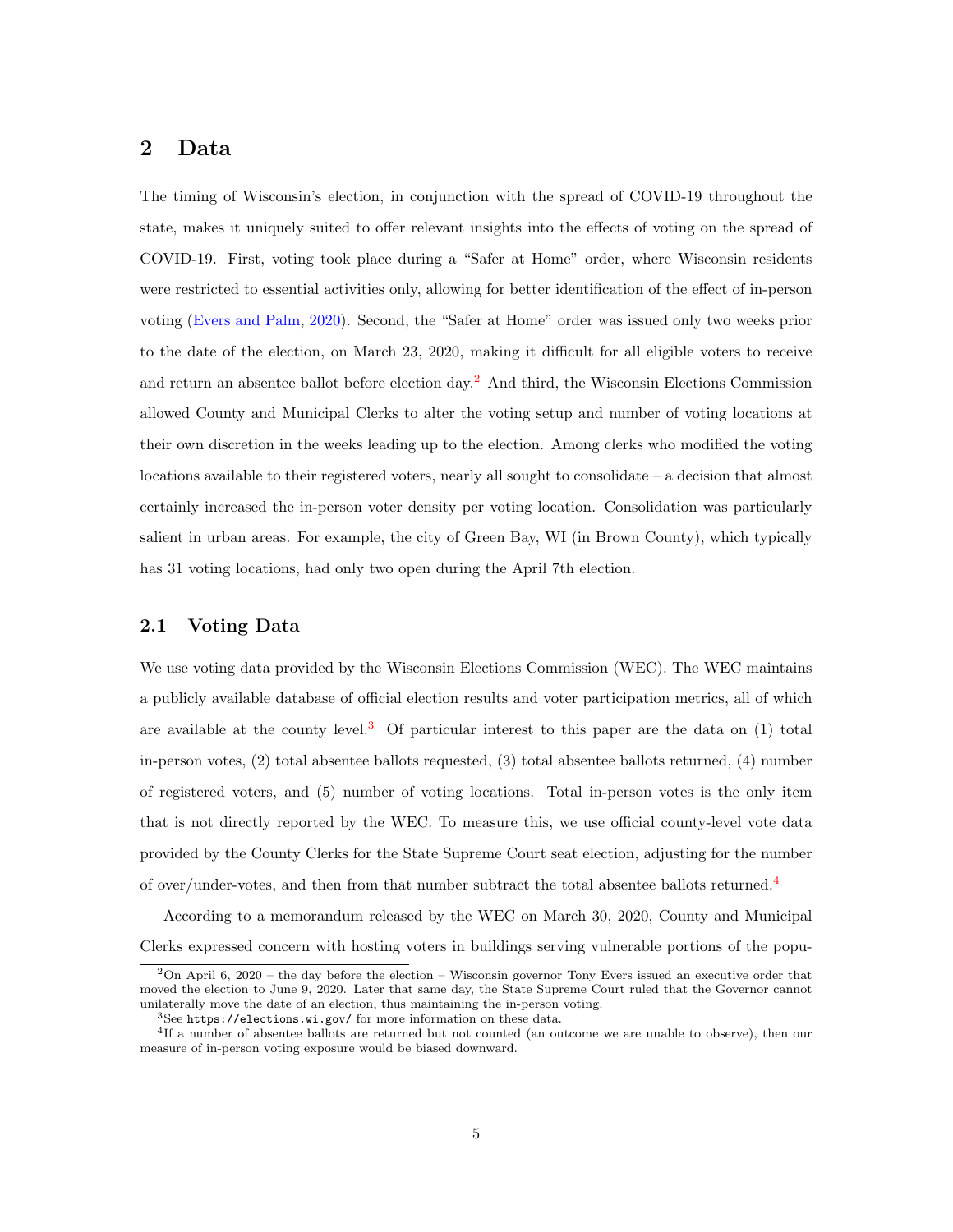lation (e.g. nursing homes, senior centers).<sup>[5](#page-6-0)</sup> As a result on March 12, 2020, the WEC gave County and Municipal Clerks the ability to consolidate polling places. The decision to consolidate polling locations poses a unique problem for Clerks: closing locations can create some insulation to the relatively vulnerable, but it also increases the likelihood of infection at the remaining locations due to the increase in voter density.

Between March 12, 2020 and April 4, 2020, County and Municipal Clerks in 22 counties (of 72) consolidated the number of polling locations offered to voters, the average reduction among these counties being approximately 15%. In total, Wisconsin used approximately 2200 voting locations for this election, each of which can be categorized by the venue's normal purpose. Statewide, approximately 90% of the voting locations were hosted in governmental buildings (e.g. city halls, fire stations), approximately 10% were hosted in social or commercial locations (e.g. churches, VFWs, grocery stores), and 5% were hosted in local primary, secondary, and post-secondary education buildings.[6](#page-6-1)

#### 2.2 COVID-19 Data

We use COVID-19 test data provided by the Wisconsin Department of Health Services (WDHS). The WDHS maintained a database reporting the number of laboratory-confirmed COVID-19 cases and the total number of tests performed, which was updated daily. The primary items of interest from this database are (1) total and new positive cases, (2) total and new negative cases, and (3) total and new COVID-19 tests performed, each at the county level. While WDHS reports data for positive cases beginning on March 15, 2020, the data for negative and total tests begin on March 30, 2020. Thus, from March 30, 2020 to May 17, 2020 (the primary observation window of this study) we construct weekly measures of new COVID-19 cases and the percent of total COVID-19 tests that are positive.

We aggregate COVID-19 testing data to the weekly level to account for within week patterns of testing that vary by day of week and to eliminate noise associated with daily reporting at the county-level. We then construct weeks from these dates as follows for our results incorporating the number of tests.

<span id="page-6-1"></span><span id="page-6-0"></span> $^{5}$ See [https://elections.wi.gov/sites/elections.wi.gov/files/2020-03/ConsolidatedPollingPlaces.pdf](https://elections.wi.gov/sites/elections.wi.gov/files/2020-03/Consolidated Polling Places.pdf).

 $6$ Some locations shared functions across categories (e.g. a town hall that houses a senior center), thus their collective representation exceeds 100%.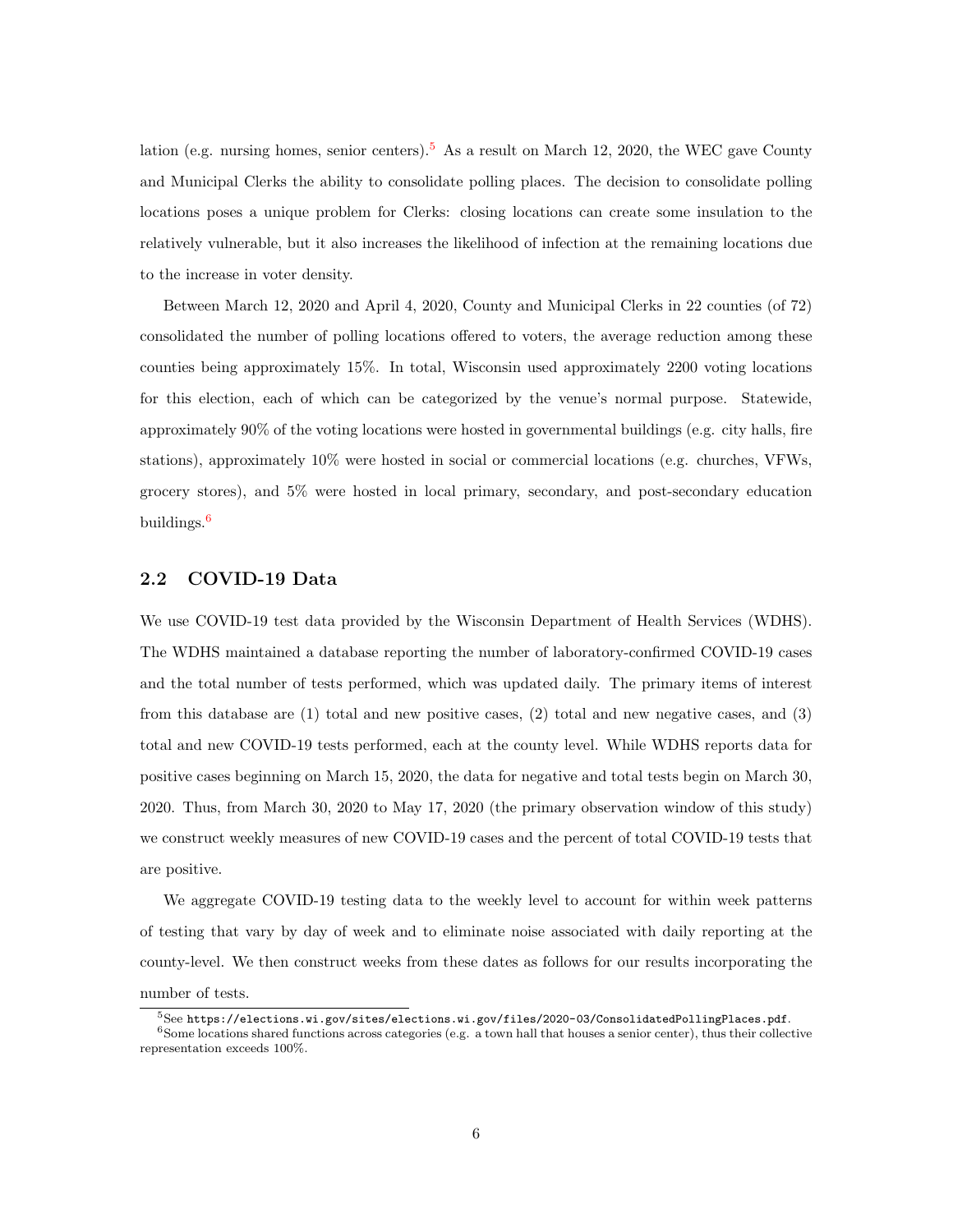| Week -1            | Week 0             | Week 1                                                     | Week 2 |
|--------------------|--------------------|------------------------------------------------------------|--------|
| March 30 - April 5 |                    | April 6 - April 12 April 13 - April 19 April 20 - April 26 |        |
| Week 3             | Week 4             | Week 5                                                     |        |
| April 27 - May 3   | May $4$ - May $10$ | May 11 - May 17                                            |        |

Week 0 contains the week of the April  $7<sup>th</sup>$  election. To utilize the additional data available for (1) total and new positive cases, we also estimate specifications only examining the number of positive cases. For these specifications, we are able to introduce two more pre-election weeks, which we define as Week -3 (March 16 - March 22) and Week -2 (March 23 - March 29).

#### 2.3 Demographics and Social Distancing Measures

In addition, we supplement voting and COVID-19 data with measures of social distancing and county-level demographics.

We use SafeGraph Social Distancing Metrics data, which are collected from anonymized GPS pings derived from smartphone app usage. The dataset provides daily metrics of human movement at a granular level (precision within a 153x153 meter grid). We use median home dwelling time, percent of devices completely home, and median distance traveled from home to provide a localized measure of social distancing. While SafeGraph data are reported at the Census Block Group level by day, we aggregate the data to the county by week level to match the level of COVID-19 and voting data.<sup>[7](#page-7-0)</sup>

We also include a variety of other controls. From the US Census Bureau (2010 Census data), we control for county population and population density. From the 2018 5-Year American Community Survey Estimates, we control for the percent of the population without a high school degree, the percent of the population with at least a bachelor's degree, the 2018 unemployment rate, the median household income, and the percent of the population age 65 or older.

#### 2.4 Summary Statistics

Table [1](#page-24-0) offers summary statistics on our primary measures relevant to the empirical analysis presented below. Alongside state-wide reporting, we also split the summary statistics by counties which have above-median numbers of in-person votes per polling location compared to counties which are

<span id="page-7-0"></span><sup>7</sup>Social distancing measures are lagged one week to account for the delay in detecting a COVID-19 infection after transmission.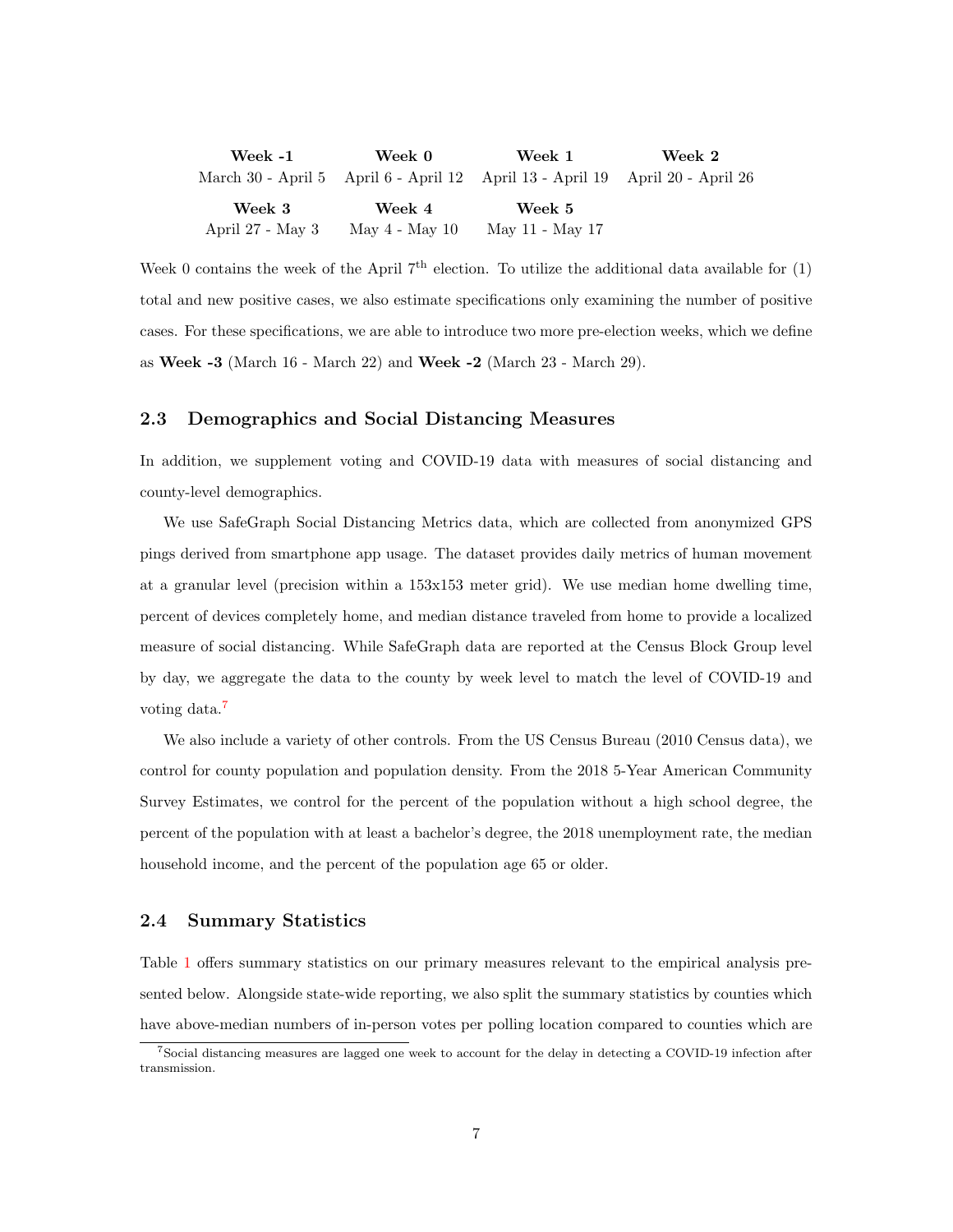below the median. This split shows that COVID-19 positive test rates are approximately twice as high (5.6% versus 2.6%) in above-median counties. Individuals in above-median counties are 2.4 percentage points (62.2% versus 64.6%) less likely to leave home and are approximately 7 percentage points (26.6% versus 19.6%) more likely to have at least a Bachelor's degree. In addition, abovemedian counties are higher income and have younger populations. There is a significant difference in population density between above-median and below-median in-person vote counties (298.1 versus 34.3). Therefore, it is important to design specifications that account for the dynamic effect of population density on the evolution of COVID-19 growth.

# <span id="page-8-1"></span>3 Methods

To understand the impact of in-person voting on the spread of COVID-19 we focus on the percent of COVID-19 tests that are positive in each county and week. We also extend our analysis to an investigation of the effect of voting metrics on the number of new COVID-19 cases as well (see Section [4.2\)](#page-11-0).

There are concerns that cases alone might not accurately gauge actual outbreak, as they may be inhibited by the implementation of COVID-19 testing and related capacity. Schmitt-Grohé, [Teoh, and Uribe](#page-20-4) [\(2020\)](#page-20-4) document concerns that testing is not random and widespread. [Almagro](#page-18-7) [and Orane-Hutchinson](#page-18-7) [\(2020\)](#page-18-7) also recognizes this issue and as a result analyzes changes in the percentage of positive tests.<sup>[8](#page-8-0)</sup>

In assessing what the appropriate model specification and design is for this investigation, we recognize that there is a notable lag in the time between infection with the SAR-CoV-2 virus and its record (if any) in the WDHS database. According to [Lauer, Grantz, Bi, Jones, Zheng, Meredith,](#page-20-5) [Azman, Reich, and Lessler](#page-20-5) [\(2020\)](#page-20-5), the median incubation period from infection with SARS-CoV-2 to onset of symptoms is approximately 5.1 days, with 97.5% of infected people who are symptomatic exhibiting symptoms within 11.5 days. Once symptoms occur, there are likely to be lags associated with seeking testing and acquiring lab results. The WDHS provides data on cases by date of symptom

<span id="page-8-0"></span><sup>&</sup>lt;sup>8</sup>[Almagro and Orane-Hutchinson](#page-18-7) [\(2020\)](#page-18-7) analyze the percent of positive tests, rather than the number of new cases, stating "First, random testing has not been possible in  $Nyc$ , as only those with certain conditions are tested because of limited capacity. Second, [Borjas](#page-18-10) [\(2020\)](#page-18-10) points out that the incidence of different variables on positive results per capita is composed of two things: A differential incidence on those who are tested, but also a differential incidence on those with a positive result conditional on being tested. Therefore, we believe that the fraction of positive tests is the variable that correlates the most with the actual spread of the disease within a neighborhood throughout our sample." (p. 2)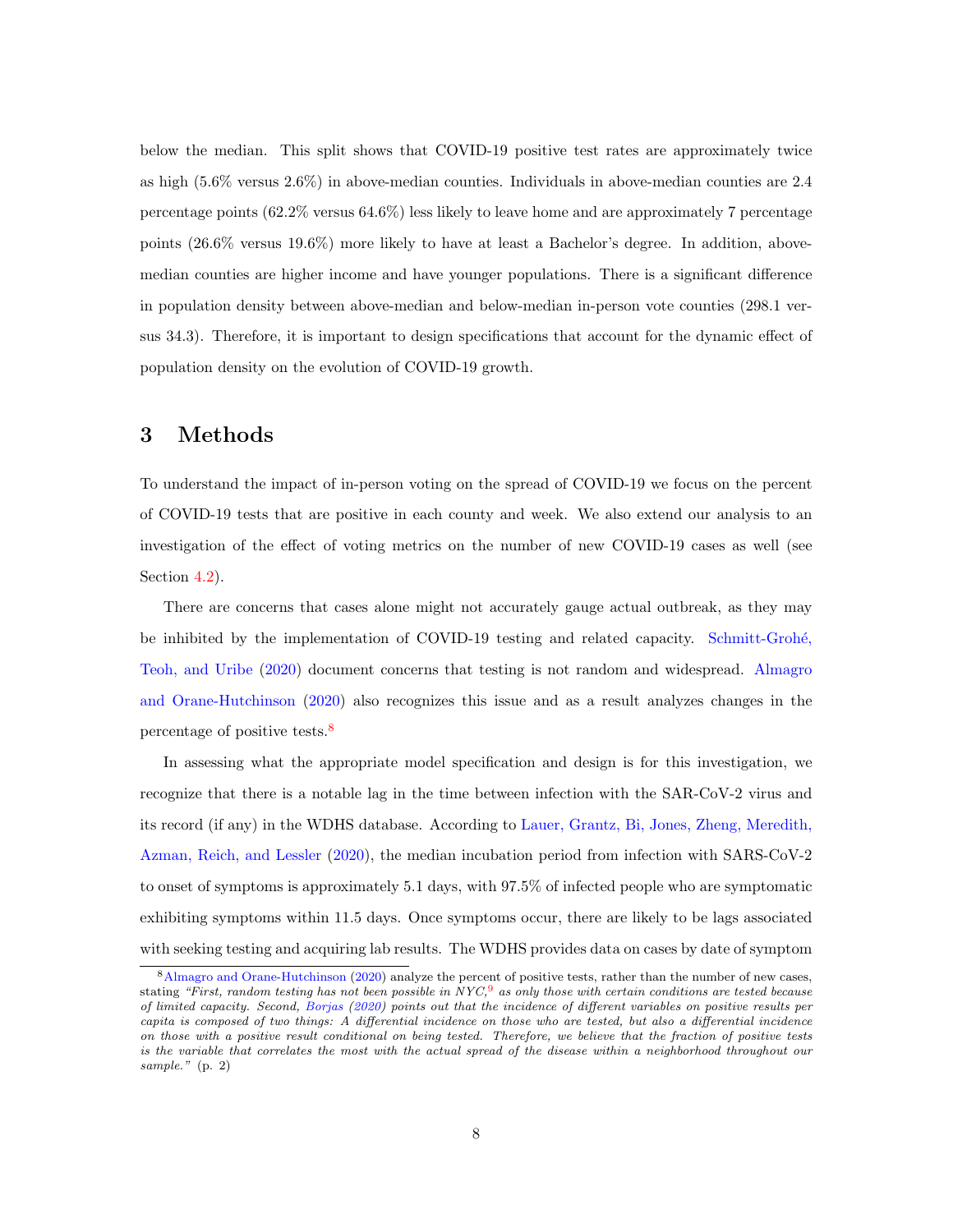onset, which, in aggregate, allow us to estimate the average lag associated between onset of symptoms and a positive test showing up in the WDHS data. WDHS symptom onset data provides new cases information by self-reported date of when an individual's symptoms began, rather than the date that positive test was recorded in the WDHS database following a positive PCR test. In general, symptom onset date is meaningful because this date will be closer to the date in which infection occurred. Unfortunately, if symptoms onset date is missing, or if the patient was asymptomatic, rather than omitting the cases from the onset data base (or imputing it), WDHS assigns the date in which the positive diagnosis (PCR test) was recorded (e.g., these cases keep the recorded case date). This mis-coding introduces bias to the measure, the extent of which is unknown.

Figure [A4](#page-31-0) plots the cumulative number of cases from the date of symptom onset and the date of COVID-19 test reporting at the state level. Panel (a) of Figure [A4](#page-31-0) shows a notable relationship between these measures exists, while panel (b) identifies the distribution of time lag (in days) between symptom onset and positive case diagnosis. According to this measure the median lag from onset date to recorded positive date is 7.5 days across the time series. Taken collectively with a median incubation period of 5.1 days, we would expect any effects of the election on the COVID-19 outbreak on new cases to become most pronounced around 12.6 days, or roughly two weeks, after the election.

Given these considerations, our primary analysis is an event study approach where we capture the impact of in-person voting per location on the proportion of positive tests, or

<span id="page-9-0"></span>Positive Rate<sub>c,t</sub> = 
$$
\alpha + \delta IVL_c + \text{Week}_t + \sum_{t=-1,1,...,5} \delta_t IVL_c \times \text{Week}_t
$$
 (1)  
+ $\beta X_c + \gamma SD_{c,t} + \psi PD_{c,t} + \epsilon_{c,t}$ 

where Positive Rate<sub>c,t</sub> is the proportion of positive cases in week t for each county c,  $IVL<sub>c</sub>$  is inperson votes (in 1000s) per polling location and Week<sub>t</sub> are weekly dummies, with the week of the election (April 7th) serving as the reference (omitted) category  $t = 0$ . Our independent variables of interest are the interactions between  $IVL_c$  and  $Week_t$ . The coefficients on these variables,  $\delta_t$ , provide estimates of the evolution of the in-person votes per location in the week preceding the election and in the weeks after the election. Given the incubation period of COVID-19, lags associated with seeking testing, and lags in labs acquiring results, we should not see a relationship between voting behavior and the COVID-19 test rate prior to a week after the election.

We also include other time-invariant county demographic controls in  $X_c$ , which we describe above.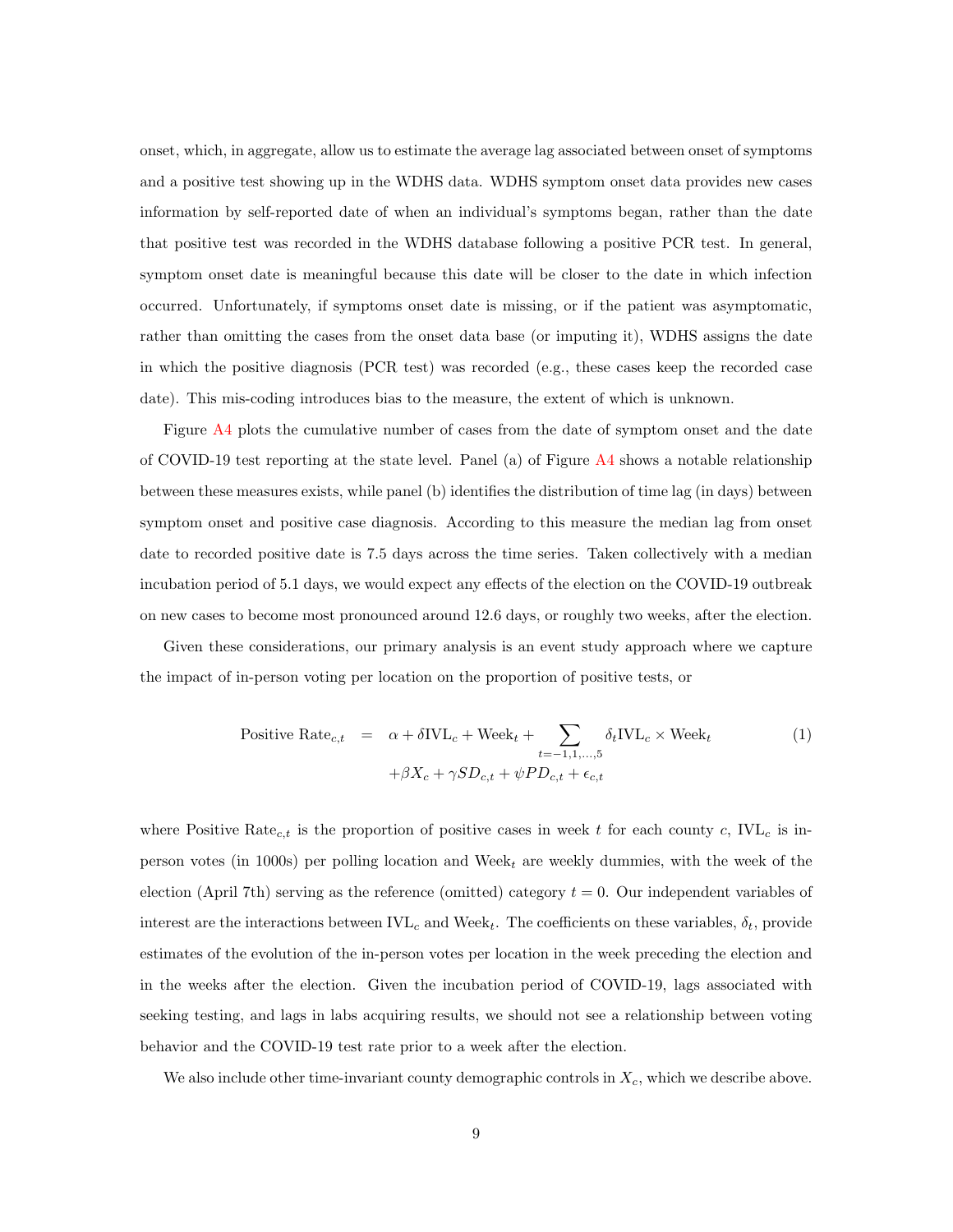Further, we include county-level social distancing measures, including the SafeGraph measures of social distancing aggregated to the county by week level and lagged by one week (e.g., average time in dwelling, percentage of time leaving home, and average distance traveled), and absentee votes per capita interacted with week, which captures differences in social distancing behaviors specifically related to voting (and voters) across counties and the corresponding effects over time. These measures are all represented in  $SD_{c,t}$ . We also interact county population density and week, to allow the evolution of COVID-19 testing in each county to vary by population density, represented in  $PD_{c,t}$ . Based on [Papke and Wooldridge](#page-20-6) [\(1996,](#page-20-6) [2008\)](#page-20-7), we estimate models associated with equation [\(1\)](#page-9-0) using a fractional logistic regression model with robust standard errors clustered at the county-level.<sup>[10](#page-10-0)</sup> We also estimate equation  $(1)$  where we replace all time-invariant county controls with county fixed effects. In these cases, we utilize OLS estimation, owing to the incidental parameters problem.

# 4 Results

#### 4.1 Results using COVID-19 Positive Test Rates

Table [2](#page-25-0) and Figures [1a-1b](#page-21-0) show results from our models described in Equation [\(1\)](#page-9-0). Columns (1) - (4) of the table show logit coefficients, standard errors in parentheses, and marginal effects in brackets from estimating fractional logit specifications. Moving from left to right, we systematically add in controls, with those Column (3) reporting our preferred specification. In Column (1) we begin with a parsimonious model that accounts for time fixed effects and county demographic characteristics.<sup>[11](#page-10-1)</sup> Column (2) adds social distancing measures, which include explicit measures of mobility tracked by cell-phone data, and absentee voting behaviors. Column (3) adds interactions of population density with the week dummies to account for differential trends in outbreak related to density, and Column (4) adds in controls for the number of tests performed that week.<sup>[12](#page-10-2)</sup> In Column (5) we change the regression to estimate an OLS model, including county fixed-effects into the model to fully account for all time-invariant differences between counties, including all time-invariant county demographics

<span id="page-10-0"></span> $10P$ apke and Wooldridge [\(1996,](#page-20-6) [2008\)](#page-20-7) note that the usual least-squares approach to estimating fractional response models suffers from a retransformation problem in using the estimated parameters to infer the magnitude of responses. The implication is that the usual marginal effects should be considered biased when calculated from estimates of the transformed model. They instead suggest estimation directly by quasi-likelihood (e.g., fractional logistic regression).

<span id="page-10-2"></span><span id="page-10-1"></span> $11$ Week 0, the week of the election, serves as a reference category.

<sup>12</sup>While measures of testing may be endogenous, [Almagro and Orane-Hutchinson](#page-18-7) [\(2020\)](#page-18-7) argue that including measures of testing are important as controls.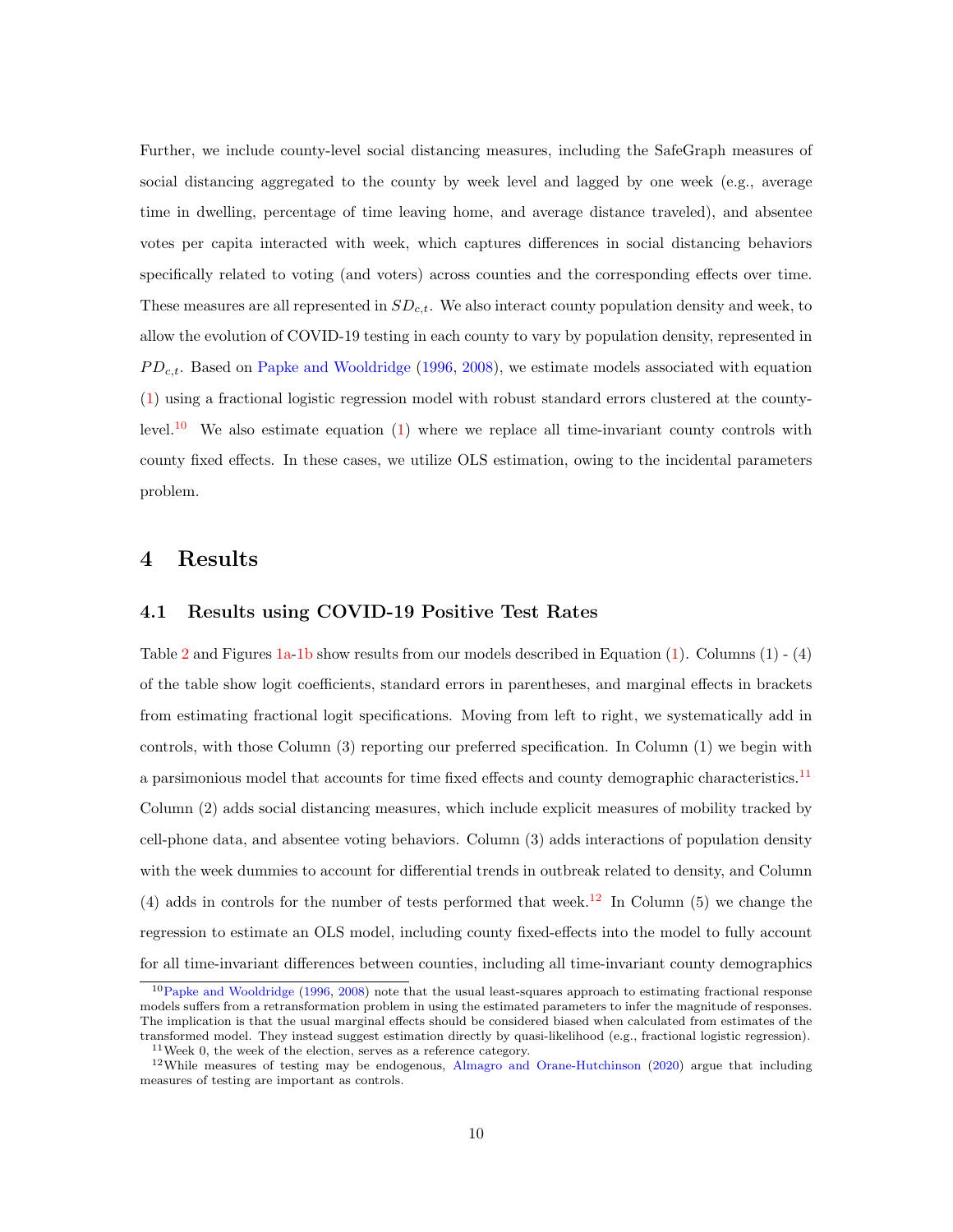variables. As this estimation is conducted using OLS, the coefficients represent marginal effects, and we show standard errors clustered at the county level in parentheses. In Figures [1a-1b,](#page-21-0) we graphically display the marginal effects and related 95% confidence intervals of our preferred fractional logit specification in Column (3) and the OLS fixed effects estimate in Column (5).

Across all models, we find an increase in the positive share of COVID-19 cases in the weeks following the election in counties that had more in-person votes per voting location, all else equal. Except for Column (1), the most parsimonious model, the marginal effects are similar in size two to three weeks after the election, but begin to fade in subsequent weeks. The marginal effects two weeks after the election suggest that on average every additional 100 voters per location (a tenth of a unit increase in voters per location) is associated with an increase in the positive test rate in the preferred specification (Column 3) of about 0.044 percentage points. Transforming this into an elasticity, a 10% difference in in-person voters per polling location between counties is associated with approximately an 18% increase in the positive test rate.

Lastly, in Columns (1) - (4) of Appendix Table [A1,](#page-32-0) we investigate the sensitivity of these estimates to removing Brown and Milwaukee Counties from our main specifications. Brown County contains the City of Green Bay, and saw a large outbreak of COVID-19 traced to a meat-packing facility. Milwaukee County has the highest population density in Wisconsin and reported long lines at the polls on the election day. Overall the results are relatively consistent to those presented in Tables 2 and 3, although effects seem to fade faster and are somewhat smaller when Milwaukee County is excluded from the sample. This is not unexpected given that Milwaukee had one of the greatest number of in-person voters per polling location in the state, and indicates that the effect in Milwaukee County was likely more pronounced than in the state overall.

#### <span id="page-11-0"></span>4.2 Extension: COVID-19 Cases

Despite the aforementioned limitations of studying the spread of the SARS-CoV-2 virus using the number of positive COVID-19 test cases reported (see Section [3\)](#page-8-1), we nonetheless explore the effect of in-person voting according to this measure. Doing so serves several purposes including (1) offering a robustness check of our preferred measure of positive test rates, (2) providing a point of comparison to several studies using this measure in other contexts (e.g. [Courtemanche et al.,](#page-18-5) [2020a,](#page-18-5)[b;](#page-19-2) [Dave](#page-19-3) [et al.,](#page-19-3) [2020;](#page-19-3) [Friedson et al.,](#page-19-7) [2020;](#page-19-7) [Anonymous,](#page-18-6) [2020\)](#page-18-6), and (3) introducing two additional weeks of data to the beginning of our time frame of study, a result that is due to the WDHS's reporting of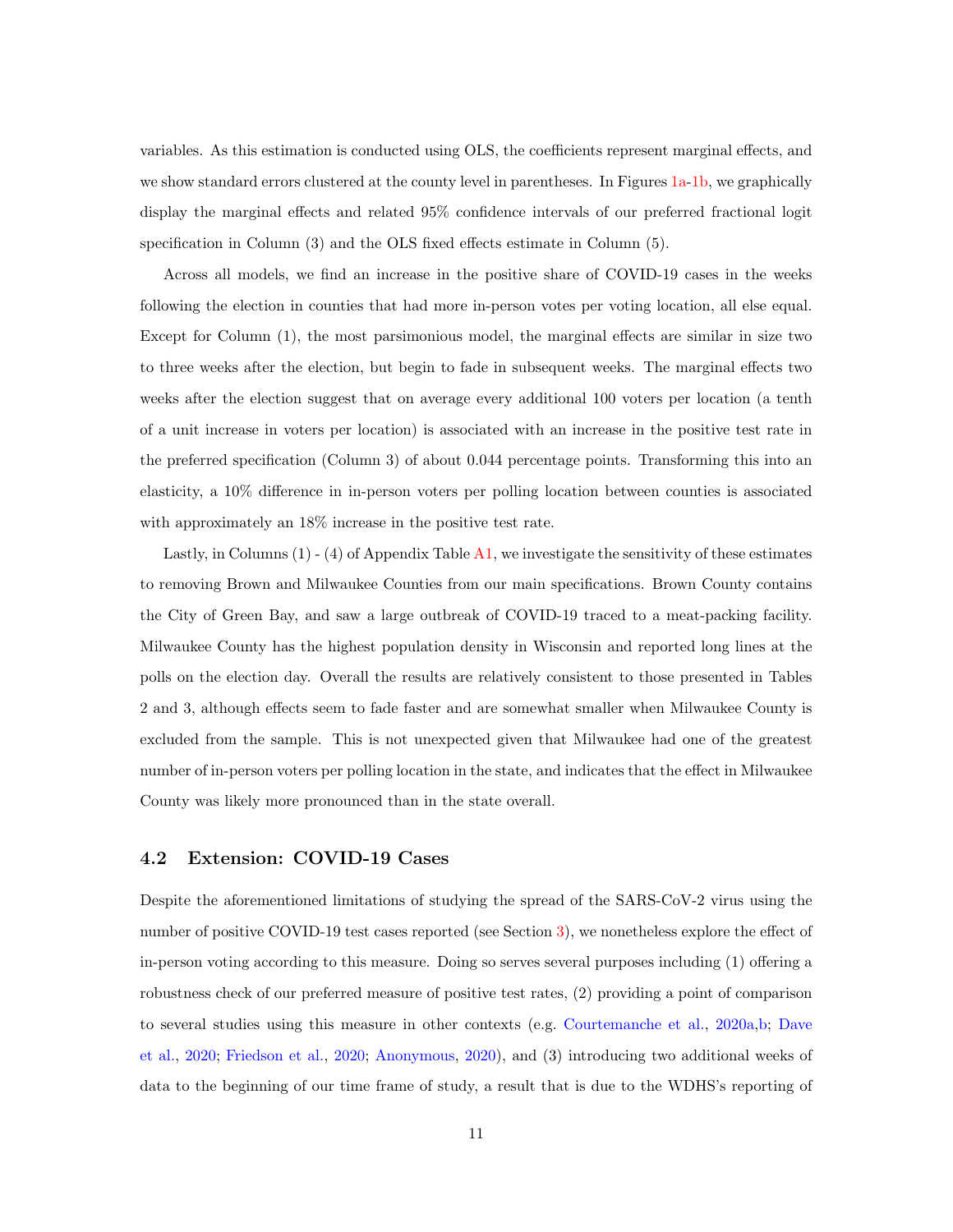only positive test results prior to March 30th. Due to the additional data, we are able to extend our observation period prior to the election by two additional weeks, thus introducing Week -2 (March 23 - March 29) and Week -3 (March 16 - March 22).

Given our interest in the number of positive COVID-19 test cases, we focus on estimating several models according to

<span id="page-12-2"></span>
$$
\text{Cases}_{c,t} = \alpha + \text{Week}_{t} + \chi_{c} + \sum_{t=-3}^{-1} \beta_{t} \text{IVL}_{c} \times \text{Week}_{t} + \sum_{t=1}^{5} \beta_{t} \text{IVL}_{c} \times \text{Week}_{t} \tag{2}
$$

$$
+\sigma SD_{c,t} + \omega PD_{c,t} + \epsilon_{c,t}
$$

where  $\text{Case}_{c,t}$  represents one of three outcomes related to the number of positive cases in each county. The first dependent variable we examine is the log growth rate in cases, defined as ln(Total Cases<sub>c,t</sub>)− ln(Total Cases<sub>c,t−1</sub>).<sup>[13](#page-12-0)</sup> Second, we examine the cumulative number of cases per hundred people for each county and week, and third, we examine the new weekly cases per capita. For these three outcomes, we estimate OLS models.<sup>[14](#page-12-1)</sup> For each dependent variable, we examine weekly cases first as defined by the date of test, and second by the date of symptom onset. The coefficients of interest in Equation [\(2\)](#page-12-2) are again the  $\beta_t$ 's, the coefficients on the interactions between IVL<sub>c</sub> and Week<sub>t</sub>. As noted above, we are able to examine two additional weeks in Equation [\(2\)](#page-12-2) than in Equation [\(1\)](#page-9-0) when not controlling for tests. The social distancing controls are identical to those in Equation [\(1\)](#page-9-0), except that we do not include any time invariant county characteristics since they are absorbed by the county fixed effects  $\chi_c$ .

Panel A of Table [3](#page-26-0) and Figures [2a,](#page-22-0) [2c,](#page-22-0) and [2e](#page-22-0) report the results from our models described in Equation [\(2\)](#page-12-2) using the WDHS's recorded date of the positive COVID-19 test. Columns (1), (3) and (5) do not control for the number of COVID-19 tests, while Columns (2), (4), and (6) do control for tests. Across all specifications we find a similar pattern of results to those reported in Table [2:](#page-25-0) counties with greater voter density experienced a greater number of COVID-19 cases, either measured by case growth rate, or cases per hundred people. In particular, estimates indicate that an additional 100 voters per location (a tenth of a unit increase in voters per location) is associated with a total of about 0.07 more total cases per 100 residents in the average county five weeks after the week of the election. In looking at new cases per capita, every 100 voters per location is associated

<span id="page-12-0"></span><sup>&</sup>lt;sup>13</sup>As some counties had zero confirmed cases during our sample period and the natural log of zero is undefined, we add 0.001 to total cases before calculating log growth rates.

<span id="page-12-1"></span><sup>&</sup>lt;sup>14</sup>These estimates are robust to weighting by county population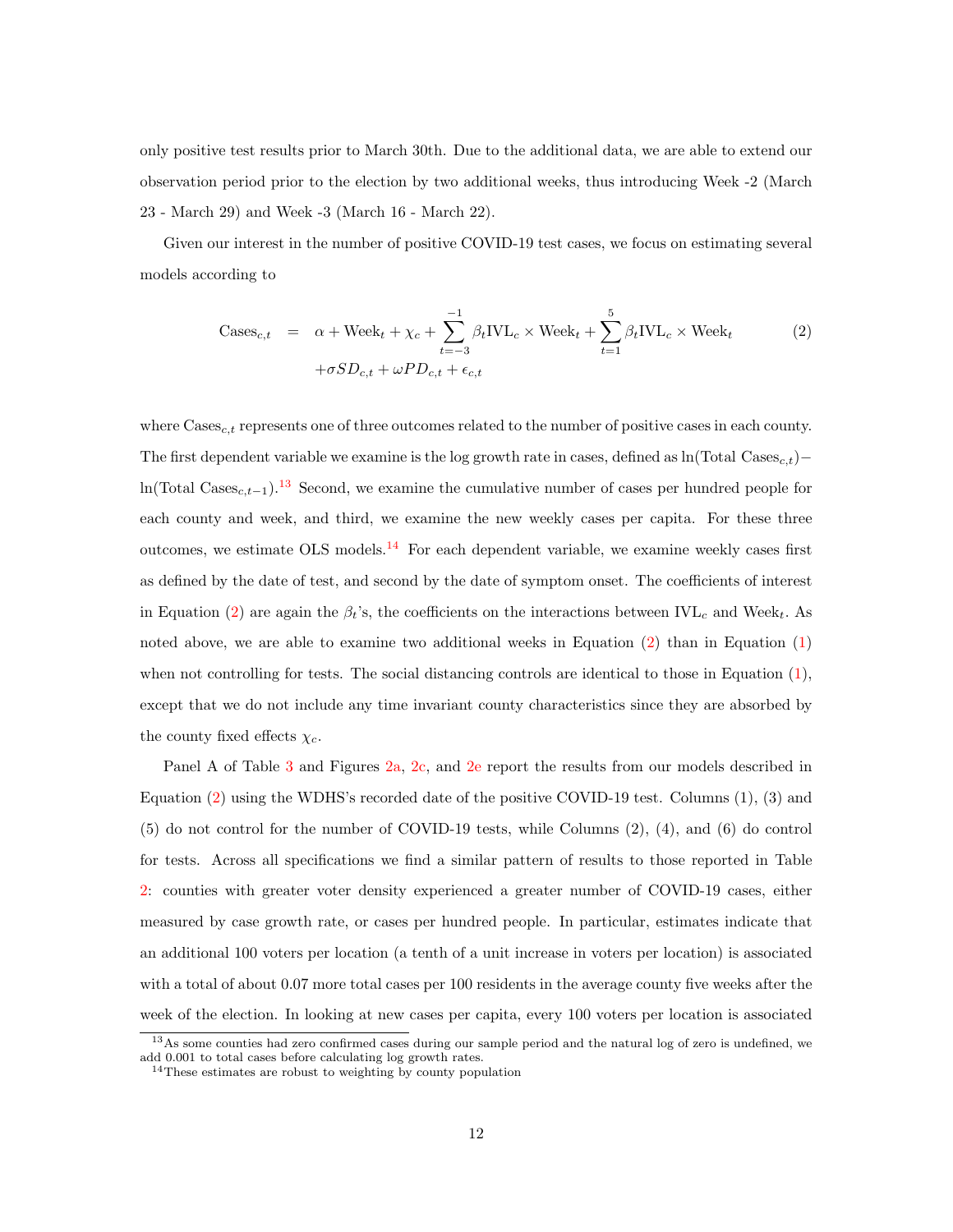with an additional 0.02 new cases per 100 people three weeks after the election. Notably, Columns (2), (4), and (6) demonstrate that controlling for the number of COVID-19 tests run in each county does not change the magnitudes of our coefficients, but does notably improve estimation precision.<sup>[15](#page-13-0)</sup> Describing the results in terms of standard deviations, a one standard deviation increase in voters per location leads to about a 0.8 standard deviation increase in total cases per hundred five weeks later and about a 0.4 standard deviation increase in new cases per hundred five weeks later.<sup>[16](#page-13-1)</sup>

Lastly, Table [4](#page-27-0) presents results utilizing date of symptom onset instead of the recorded date of the positive COVID-19 test.<sup>[17](#page-13-2)</sup> Given that symptoms can appear during the end of week  $\theta$  (election week), for this analysis we use Week  $-1$  as our reference week to allow for appropriate comparison.<sup>[18](#page-13-3)</sup> Results of this analysis present a similar pattern to what was shown in Table [3,](#page-26-0) however we find the differences in total cases begin to appear nearly immediately. Further, new cases per 100 people are a near perfect mimic to those presented using the record date data (in Panel A), but shifted back one week. Overall, patterns are consistent with both the patterns seen using the recorded positive case data and with how symptom-based timing should manifest with COVID-19 onset based on a clinical understanding of the disease [\(Lauer et al.,](#page-20-5) [2020\)](#page-20-5).

# 5 In-Person Voting as a Mechanism

Increased COVID-19 transmission associated with in-person voting should be driven by increased activity above and beyond baseline activity observed in a community during the time period surrounding the election. We observed a positive statistical relationship between county level in-person voting per location and COVID-19 spread, but can we also observe localized mobility behaviors consistent with this finding? In attempting to answer this question and, in doing so, more clearly link the relationship identified in Table [2](#page-25-0) and Table [3](#page-26-0) to the April 7th election, it is useful to (1) demonstrate that behavioral differences in people's mobility (namely, activity levels) deviated from

<span id="page-13-0"></span><sup>&</sup>lt;sup>15</sup>Results are robust to excluding counties with relatively large numbers of COVID-19 cases (see Appendix Table [A1\)](#page-32-0). Some models lack the same level of statistical support for the timing of the relationship. For example, estimating the in-person voting effect on the number of new cases or the total number of cases yields a statistically significant relationship at the 10% level.

<span id="page-13-2"></span><span id="page-13-1"></span><sup>&</sup>lt;sup>16</sup>Specifically,  $0.683 \times \frac{0.095}{0.084} = 0.772$  and  $0.114 \times \frac{0.095}{0.025} = 0.433$ .

<sup>&</sup>lt;sup>17</sup>These data suffer from issues of testing associated with the recorded case data but also have some concerns owing to systematic coding of symptom onset date as the date that the positive PCR test was recorded in situations where symptoms information is missing or the case was asymptomatic and may be less reliable than the test record data (see Section [3\)](#page-8-0).

<span id="page-13-3"></span><sup>18</sup>The election occurred on the second day of week 0, so there is enough time for cases associated with the election to have onset dates during Week 0.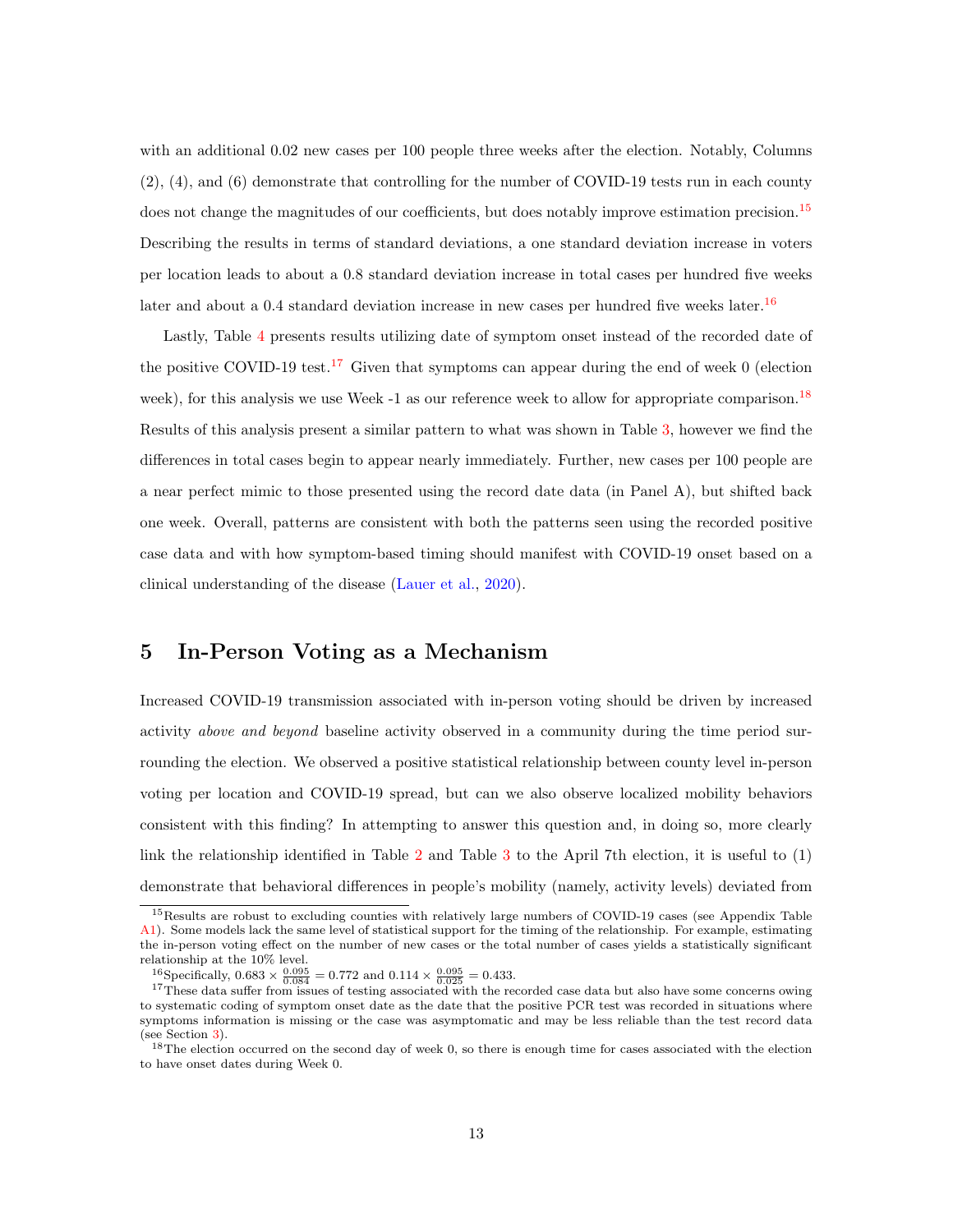what was normal at and around the time of the election, (2) that observed differences in behavior were focused at or near polling locations specifically, and (3) that these differences were correlated with in-person voting density across counties. This evidence would more clearly establish a behavioral link supporting the identified empirical relationship between in-person voting and COVID-19 outcomes, and, importantly, allow for the further exclusion of potentially unobserved correlated behaviors outside of voting.

To attempt to measure deviations in baseline levels of activity, we utilize smartphone location data: SafeGraph Weekly Patterns data and SafeGraph Core Places data. Similar to the SafeGraph Social Distancing Metrics discussed above, these datasets also use anonymized GPS pings from smartphones but provide device counts to specific Points-of-Interest (POIs) for every day of the week. SafeGraph provides a 6-digit NAICS code and a text string of the business or building name for every POI (e.g., restaurants, churches, shopping malls, convenience stores, airports, and other commonly visited locations). After we merged this dataset with SafeGraph POI data, these integrated data provide the coordinates of approximately 79,000 POIs in Wisconsin. Hence, one can calculate the distance between each POI and the closest of the approximately 2,200 voting locations used in Wisconsin. Matching these three datasets allows for the measurement of increases in traffic to highly localized voting locations that would not be visible in Social Distancing Metrics, relative to increases in behavior to non-election sites. Isolating behavioral changes to those directly associated with voting more clearly indicates that other systemic correlated behavioral changes are not potentially driving some or all of the findings.

Specifically, for approximately 79,000 points-of-interest (POIs), the ratio of visits on a date (e.g., April 7th) to visits that occurred seven days prior is calculated to estimate excess human activity above the baseline. Figure [3a](#page-23-0) displays the mean ratio of visits to seven days prior by distance to the nearest poll.<sup>[19](#page-14-0)</sup> The data points for April 7th (Election Day) imply that POIs less than 50 meters from a voting poll received over 3.5 times more foot traffic than the previous Tuesday. While POIs 50 to 100 meters and 100 to 200 meters from a voting location also exhibit excess visitation, the ratio of visits to seven days prior converges to one as the distance from a POI to the nearest polling location increases. Estimates of excess visitation on April 7th exhibit a strong distance gradient, firmly indicating that in-person voting caused a highly localized increase in human activity above

<span id="page-14-0"></span><sup>&</sup>lt;sup>19</sup>For additional clarity, Appendix Figure [A2a](#page-29-0) displays visits to POIs in Wisconsin for each of the fourteen days surrounding April 7th.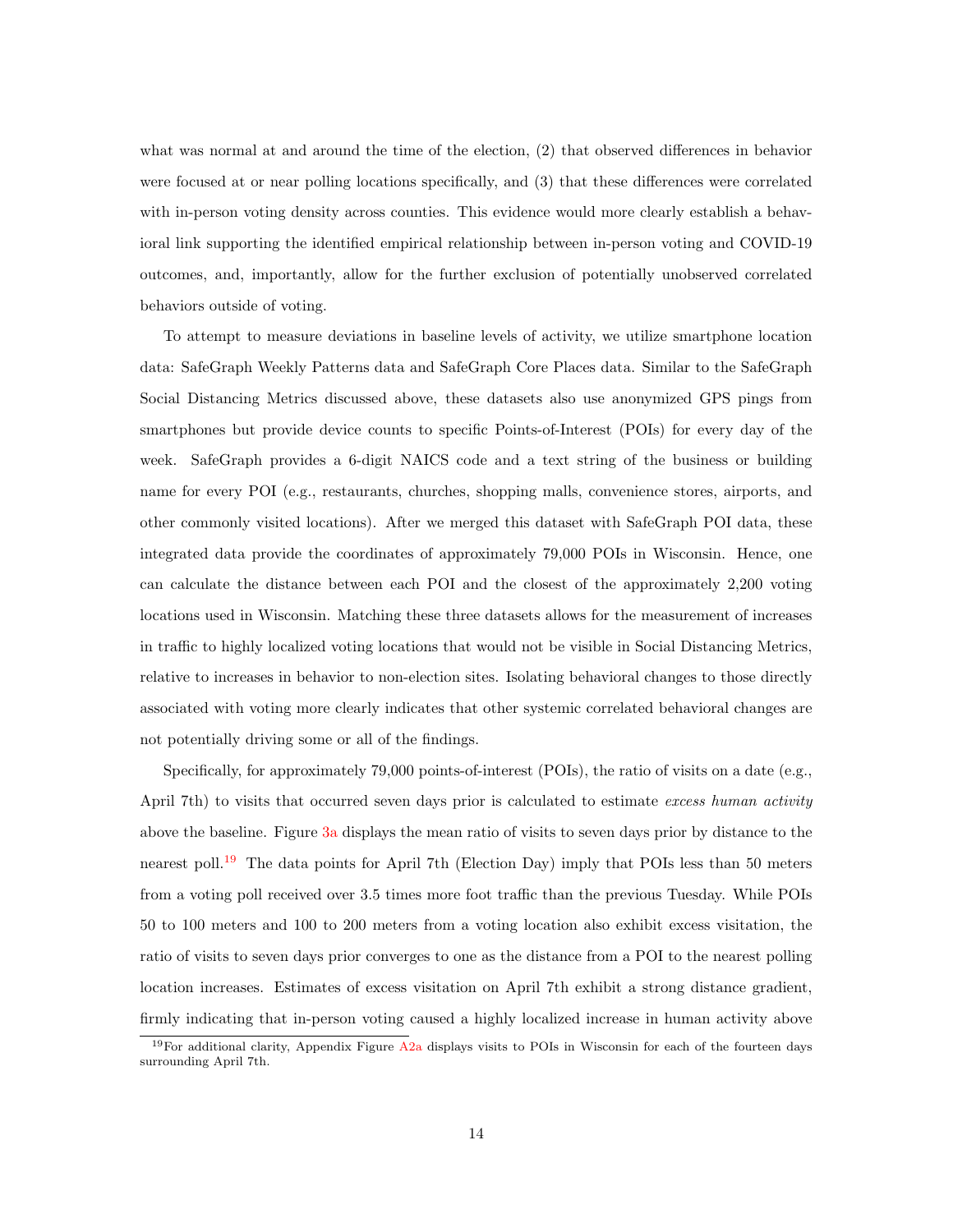and beyond typical activity in the relevant time period of the election. Figure [3a](#page-23-0) also plots the estimates of excess visitation for April 6th and 8th, the days surrounding voting day. Averages of the ratio of visits to seven days prior hover tightly around one for all distances, mitigating concerns that other events surrounding April 7th might drive results.  $20$ 

Critically, we also observe a strong relationship between observed increases in localized human activity near polling locations and rates of in-person votes cast. Figure [3b](#page-23-0) plots the mean of the ratio of visits to POIs on April 7th to visits seven days prior relative to in-person votes per location, by county. The estimates of excess visitation to POIs less than 50 meters from a polling location have a remarkably positive relationship with voters per location, indicating more mobility in areas particularly close to a polling location. Focusing on POIs less than 50 meters from a poll, counties with less than 200 voters per location averaged 1.8 times more foot traffic than the previous Tuesday while counties with over 300 voters per location averaged 5.8 times more than the previous Tuesday.

These figures show that people's level of activity changed considerably on April 7th, the change only corresponded with traveling to the area of polls, and the degree to which the behavioral changes occurred was highly correlated with in-person voters per location. Hence, deviations in COVID-19 transmission related to deviations in in-person voting behaviors across locations do not appear to be related any other pattern of behavior. Instead, they appear to be attributable to traveling to and congregating in the area of polling locations themselves.

# 6 Conclusion

Using county level data from the entire state of Wisconsin, we analyze whether the election held in Wisconsin on April 7, 2020 is associated with the spread of COVID-19.

Our results confirm the Wisconsin Department of Health Services findings on the link between the spread of COVID-19 and voting using testing and tracing methods. However, the tracing investigation undertaken was not comprehensive, and our results indicate a notable association between the concentration of in-person voters and positive test rates of COVID-19. Specifically, results show that counties which had more in-person voting per voting location (all else equal) had a higher rate of positive COVID-19 tests than counties with relatively fewer in-person voters. Furthermore, we also find a similar relationship between in-person voter density voting and differences in COVID-19

<span id="page-15-0"></span> $20$ For further support, Appendix Figure [A3](#page-30-0) reports estimates from event study specifications that compare visits to POIs near versus far from polling locations.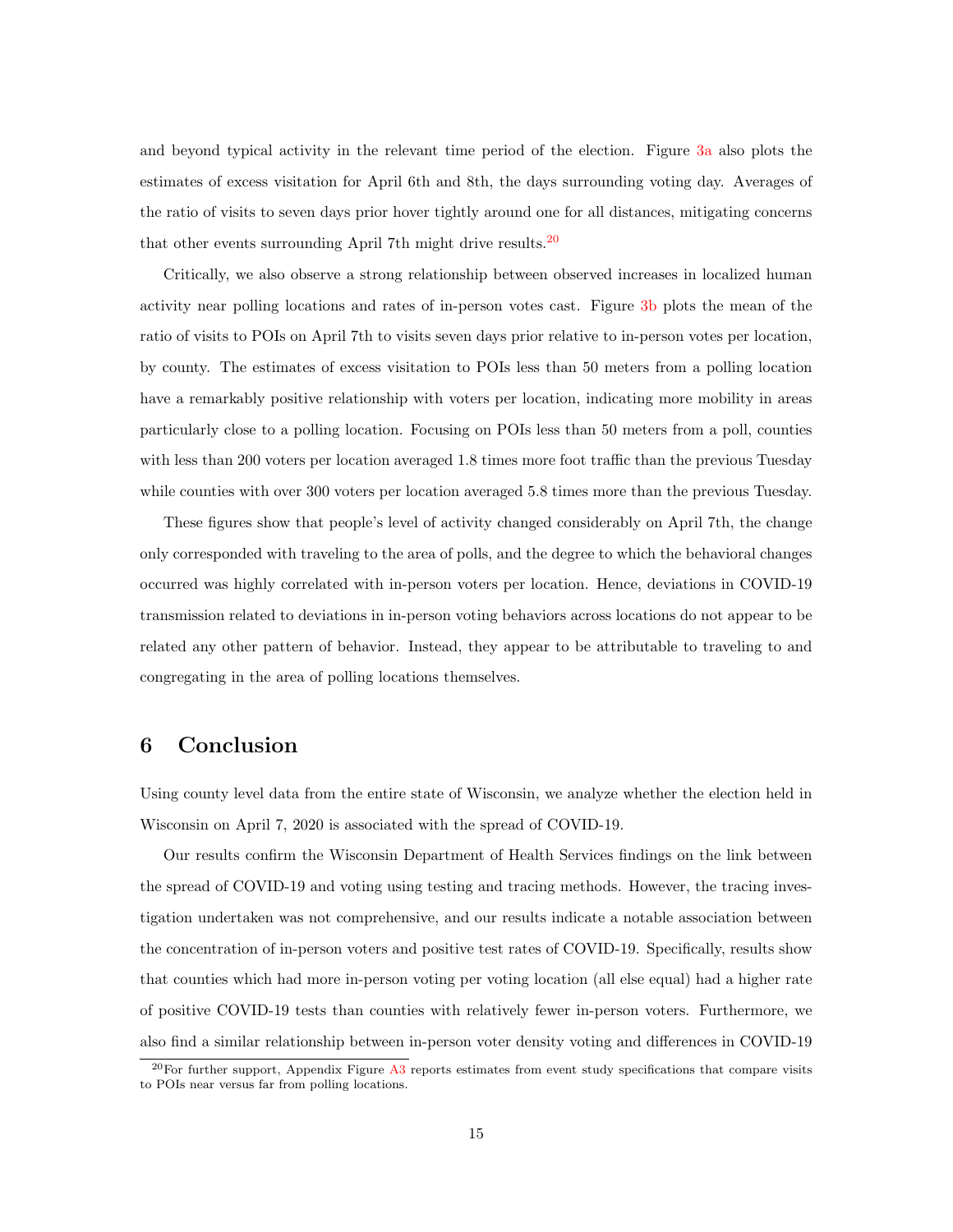cases directly.

Our results suggest that a 10% increase in voters per polling location leads to about an 18% increase in the test-positive rate. When examining the number of cumulative or new weekly cases, we find that a one standard deviation increase in voters per polling location is associated with a 0.8 standard deviation increase in total cases per 100 people and a 0.4 standard deviation increase in new weekly cases per 100 people.

An important policy consideration among County and Municipal Clerks is that of location consolidation for forthcoming elections, and the results reported here may aid in their decision on the matter. As discussed in Section [2.1,](#page-5-3) when given the ability to modify the location of polling places at their own discretion, the overwhelming majority of clerks that made changes chose to consolidate locations, which effectively led to increases in voter density per location. Our results show such an increase in density is associated with increase in the rate of positive COVID-19 tests beginning two weeks following the election. The delayed increase is expected and the findings are statistically significant at the 5% or 1% level across different specifications. Likewise, the data support the hypothesis that voter density per polling location will not vary with the positive rate in the week immediately preceding or during the the election, again as expected, as neither parameter is significant as seen in Tables [2](#page-25-0) and [3.](#page-26-0)

The relationship we find between COVID-19 and voting provides an additional piece of evidence towards a causal link. Although our results are not definitive, they do suggest it may be prudent, to the extent possible during the COVID-19 epidemic and weighed against other factors, for policy makers and election clerks to take steps to either expand the number of polling locations, voting times, early voting opportunities, or encourage absentee voting in order to keep the population density of voters as low as possible. The above recommendations could be particularly beneficial to urban voters who face longer weight times and minority voters with substandard voting accessibility.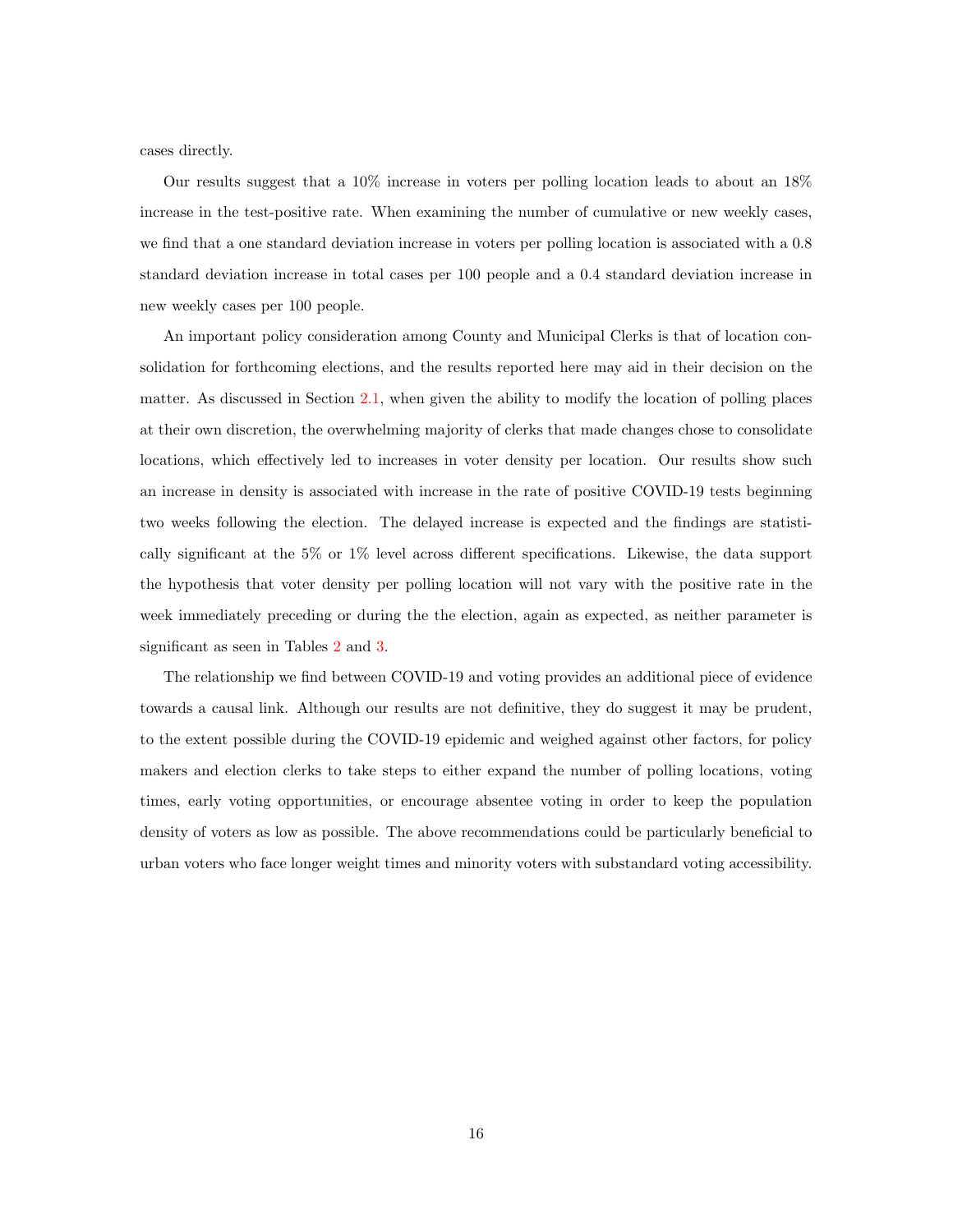# Funding Sources

This research did not receive any specific grant from funding agencies in the public, commercial, or not-for-profit sectors.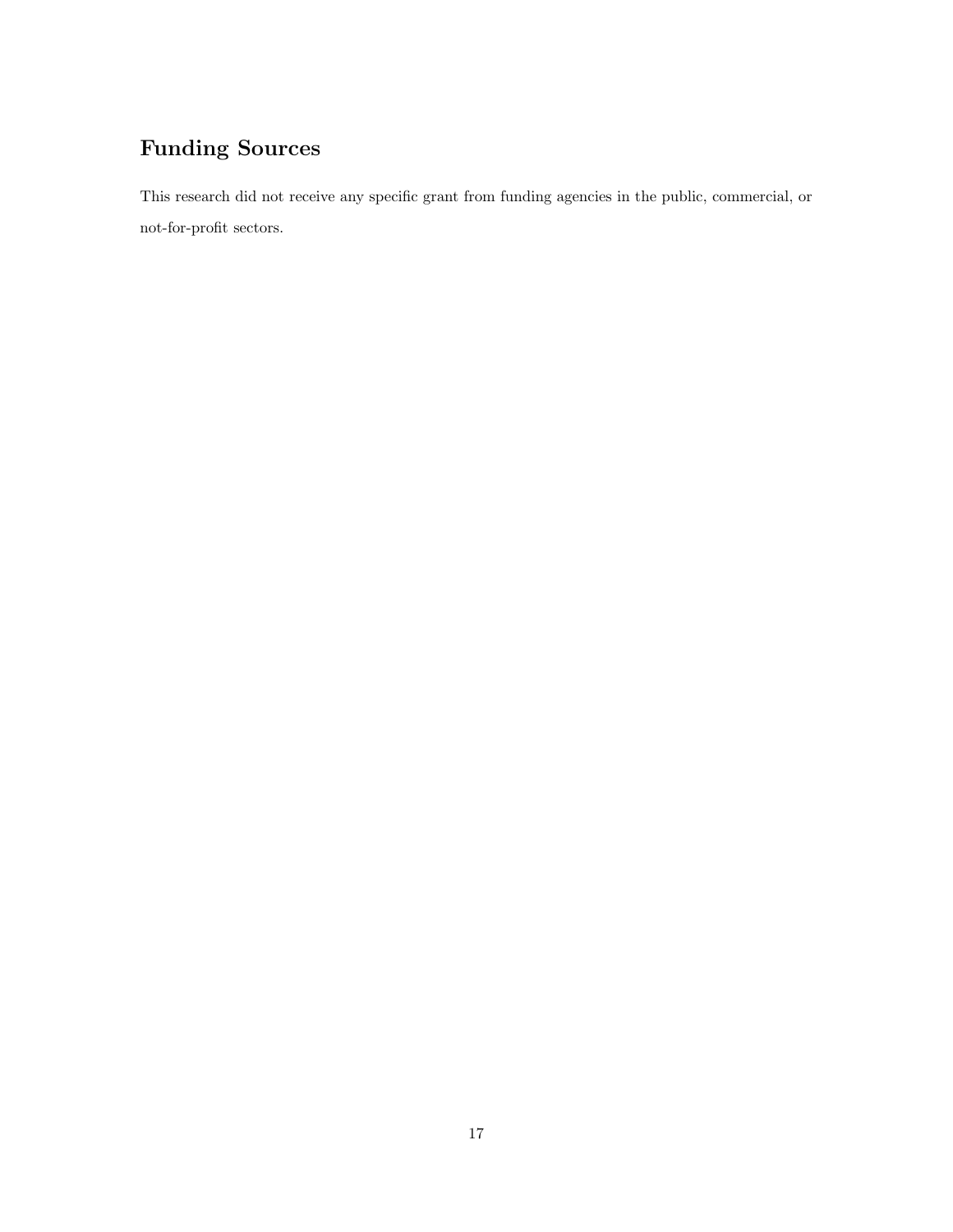# References

- <span id="page-18-9"></span>Adolph, Christopher, Kenya Amano, Bree Bang-Jensen, Nancy Fullman, and John Wilkerson. 2020. "Pandemic politics: timing state-level social distancing responses to covid-19." medRxiv.
- <span id="page-18-3"></span>Allcott, Hunt, Levi Boxell, Jacob Conway, Matthew Gentzkow, Michael Thaler, and David Y Yang. 2020. "Polarization and public health: Partisan differences in social distancing during the Coronavirus pandemic." NBER Working Paper (w26946).
- <span id="page-18-7"></span>Almagro, Milena and Angelo Orane-Hutchinson. 2020. "The differential impact of COVID-19 across demographic groups: Evidence from NYC." The differential impact of COVID-19 across demographic groups: Evidence from NYC (April 10, 2020) .
- <span id="page-18-8"></span>Andersen, Martin. 2020. "Early evidence on social distancing in response to COVID-19 in the United States." Working Paper .
- <span id="page-18-6"></span>Anonymous. 2020. "Details omitted for double-blind reviewing." .
- <span id="page-18-1"></span>Associated Press. 2020. "52 positive cases tied to wisconsin election." URL [apnews.com/](apnews.com/b1503b5591c682530d1005e58ec8c267) [b1503b5591c682530d1005e58ec8c267](apnews.com/b1503b5591c682530d1005e58ec8c267). Online; retrieved 29-April-2020.
- <span id="page-18-2"></span>Avery, Christopher, William Bossert, Adam Clark, Glenn Ellison, and Sara Fisher Ellison. 2020. "Policy Implications of Models of the Spread of Coronavirus: Perspectives and Opportunities for Economists." Tech. rep., National Bureau of Economic Research.
- <span id="page-18-10"></span>Borjas, George J. 2020. "Demographic determinants of testing incidence and COVID-19 infections in New York City neighborhoods." Tech. rep., National Bureau of Economic Research.
- <span id="page-18-4"></span>Bursztyn, Leonardo, Aakaash Rao, Christopher Roth, and David Yanagizawa-Drott. 2020. "Misinformation during a pandemic." Working Paper (2020-44).
- <span id="page-18-0"></span>Chen, M Keith, Kareem Haggag, Devin G Pope, and Ryne Rohla. 2019. "Racial Disparities in Voting Wait Times: Evidence from Smartphone Data." Tech. rep., National Bureau of Economic Research.
- <span id="page-18-5"></span>Courtemanche, Charles J, Joseph Garuccio, Anh Le, Joshua C Pinkston, and Aaron Yelowitz. 2020a. "Did Social-Distancing Measures in Kentucky Help to Flatten the COVID-19 Curve?" Working Paper .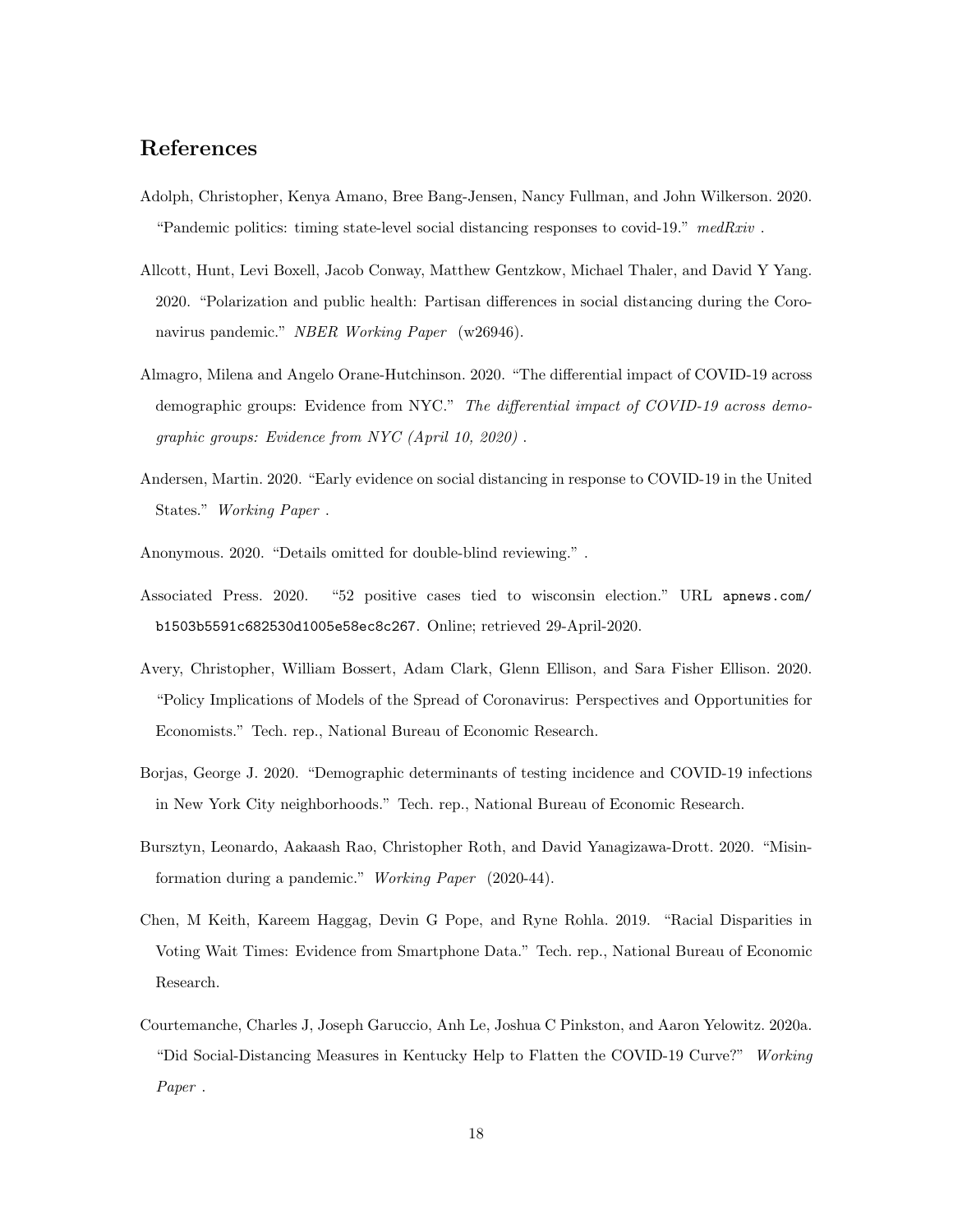<span id="page-19-2"></span>———. 2020b. "Strong Social Distancing Measures in the United States Reduced the COVID-19 Growth Rate, While Weak Measures Did Not." Working Paper .

- <span id="page-19-3"></span>Dave, Dhaval, Andrew I Friedson, Kyutaro Matsuzawa, Drew McNichols, and Joseph J Sabia. 2020. "Did the Wisconsin Supreme Court Restart a COVID-19 Epidemic?" IZA Discussion Paper No. 13314 .
- <span id="page-19-8"></span>Evers, Tony and Andrea Palm. 2020. "EMERGENCY ORDER #12 SAFER AT HOME ORDER." URL <https://evers.wi.gov/Documents/COVID19/EMO12-SaferAtHome.pdf>.
- <span id="page-19-0"></span>Flaxman, Seth, Swapnil Mishra, Axel Gandy, H Unwin, H Coupland, T Mellan, H Zhu, T Berah, J Eaton, P Perez Guzman et al. 2020. "Report 13: Estimating the number of infections and the impact of non-pharmaceutical interventions on COVID-19 in 11 European countries." .
- <span id="page-19-7"></span>Friedson, Andrew I, Drew McNichols, Joseph J Sabia, and Dhaval Dave. 2020. "Did California's Shelter-in-Place Order Work? Early Coronavirus-Related Public Health Effects." Tech. rep., National Bureau of Economic Research.
- <span id="page-19-6"></span>Goscé, Lara, David AW Barton, and Anders Johansson. 2014. "Analytical modelling of the spread of disease in confined and crowded spaces." Scientific reports 4:4856.
- <span id="page-19-4"></span>Harris, Jeffrey E. 2020. "The Subways Seeded the Massive Coronavirus Epidemic in New York City." NBER Working Paper (w27021).
- <span id="page-19-1"></span>IHME, COVID-19 Health Service Utilization Forecasting Team and Christopher Murray. 2020. "Forecasting COVID-19 impact on hospital bed-days, ICU-days, ventilator-days and deaths by US state in the next 4 months." medRxiv .
- <span id="page-19-9"></span>Kahle, David and Hadley Wickham. 2013. "ggmap: Spatial Visualization with ggplot2." The R Journal 5 (1):144–161. URL [https://journal.r-project.org/archive/2013-1/kahle](https://journal.r-project.org/archive/2013-1/kahle-wickham.pdf)[wickham.pdf](https://journal.r-project.org/archive/2013-1/kahle-wickham.pdf).
- <span id="page-19-5"></span>Kuchler, Theresa, Dominic Russel, and Johannes Stroebel. 2020. "The geographic spread of COVID-19 correlates with structure of social networks as measured by Facebook." Tech. rep., National Bureau of Economic Research.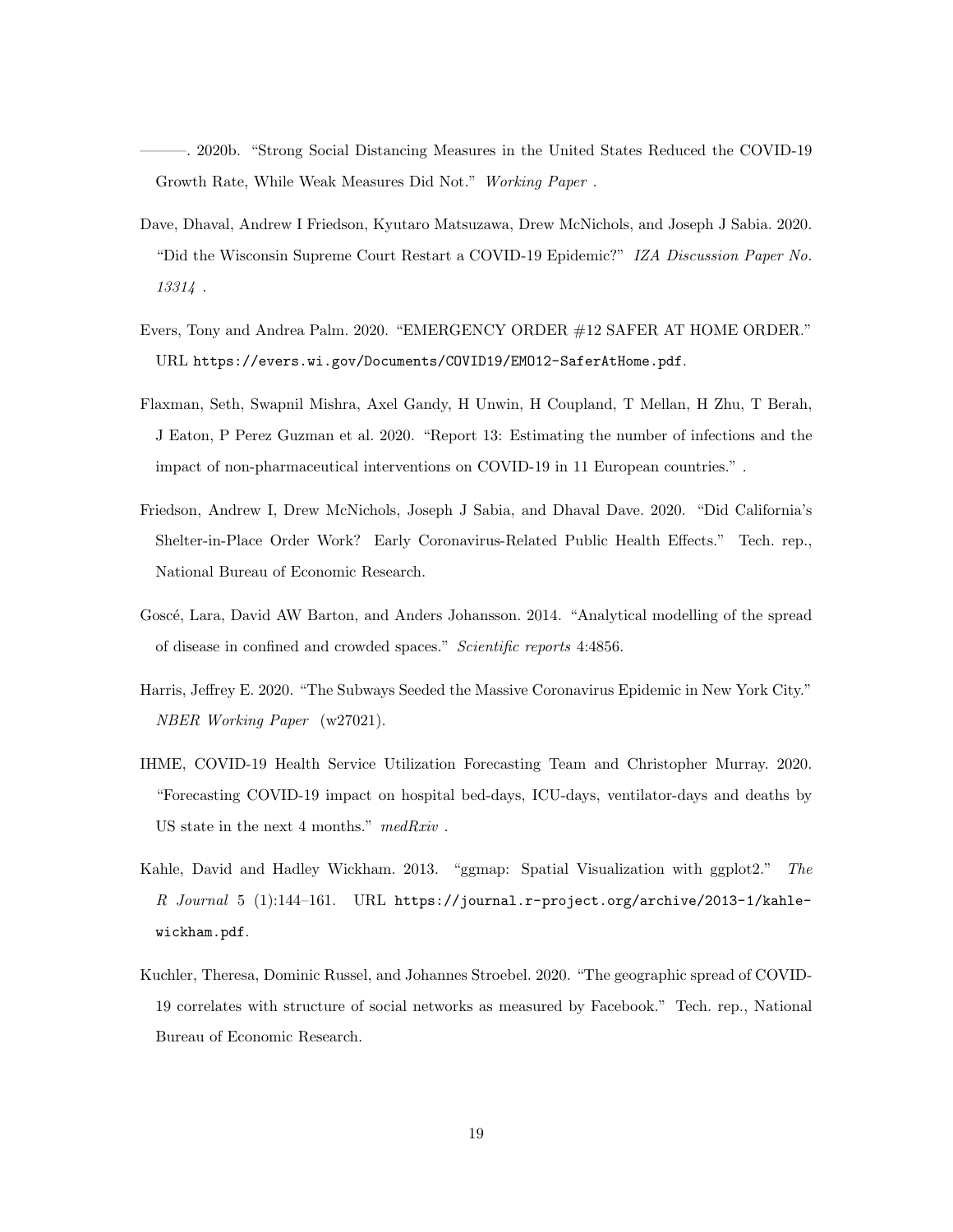- <span id="page-20-5"></span>Lauer, Stephen A, Kyra H Grantz, Qifang Bi, Forrest K Jones, Qulu Zheng, Hannah R Meredith, Andrew S Azman, Nicholas G Reich, and Justin Lessler. 2020. "The incubation period of coronavirus disease 2019 (COVID-19) from publicly reported confirmed cases: estimation and application." Annals of Internal Medicine 172 (9):577–582.
- <span id="page-20-3"></span>Leung, Kathy, Joseph T. Wu, Kuang Xu, and Lawrence M. Wein. 2020. "No Detectable Surge in SARS-CoV-2 Transmission Attributable to the April 7, 2020 Wisconsin Election." American Journal of Public Health 110 (8):1169–1170. URL <https://doi.org/10.2105/AJPH.2020.305770>. PMID: 32552029.
- <span id="page-20-0"></span>New York Times. 2020. "Wisconsin Primary Recap: Voters Forced to Choose Between Their Health and Their Civic Duty." URL [https://www.nytimes.com/2020/04/07/us/politics/](https://www.nytimes.com/2020/04/07/us/politics/wisconsin-primary-election.htmln) [wisconsin-primary-election.htmln](https://www.nytimes.com/2020/04/07/us/politics/wisconsin-primary-election.htmln).
- <span id="page-20-6"></span>Papke, Leslie E and Jeffrey M Wooldridge. 1996. "Econometric methods for fractional response variables with an application to 401 (k) plan participation rates." Journal of Applied Econometrics 11 (6):619–632.
- <span id="page-20-7"></span>———. 2008. "Panel data methods for fractional response variables with an application to test pass rates." Journal of Econometrics 145 (1-2):121–133.
- <span id="page-20-1"></span>Pettigrew, Stephen. 2017. "The racial gap in wait times: why minority precincts are underserved by local election officials." Political Science Quarterly 132 (3):527–547.
- <span id="page-20-4"></span>Schmitt-Grohé, Stephanie, Ken Teoh, and Martín Uribe. 2020. "Covid-19: Testing Inequality in New York City." Tech. rep., National Bureau of Economic Research.
- <span id="page-20-2"></span>Stewart III, Charles and Stephen Ansolabehere. 2015. "Waiting to vote." Election Law Journal 14 (1):47–53.
- Wahlberg, David. 2020. "COVID-19 testing capacity growing in Wisconsin, but some patients still can't get tested." URL <https://bit.ly/2L8NufM>. Online; retrieved 5-May-2020.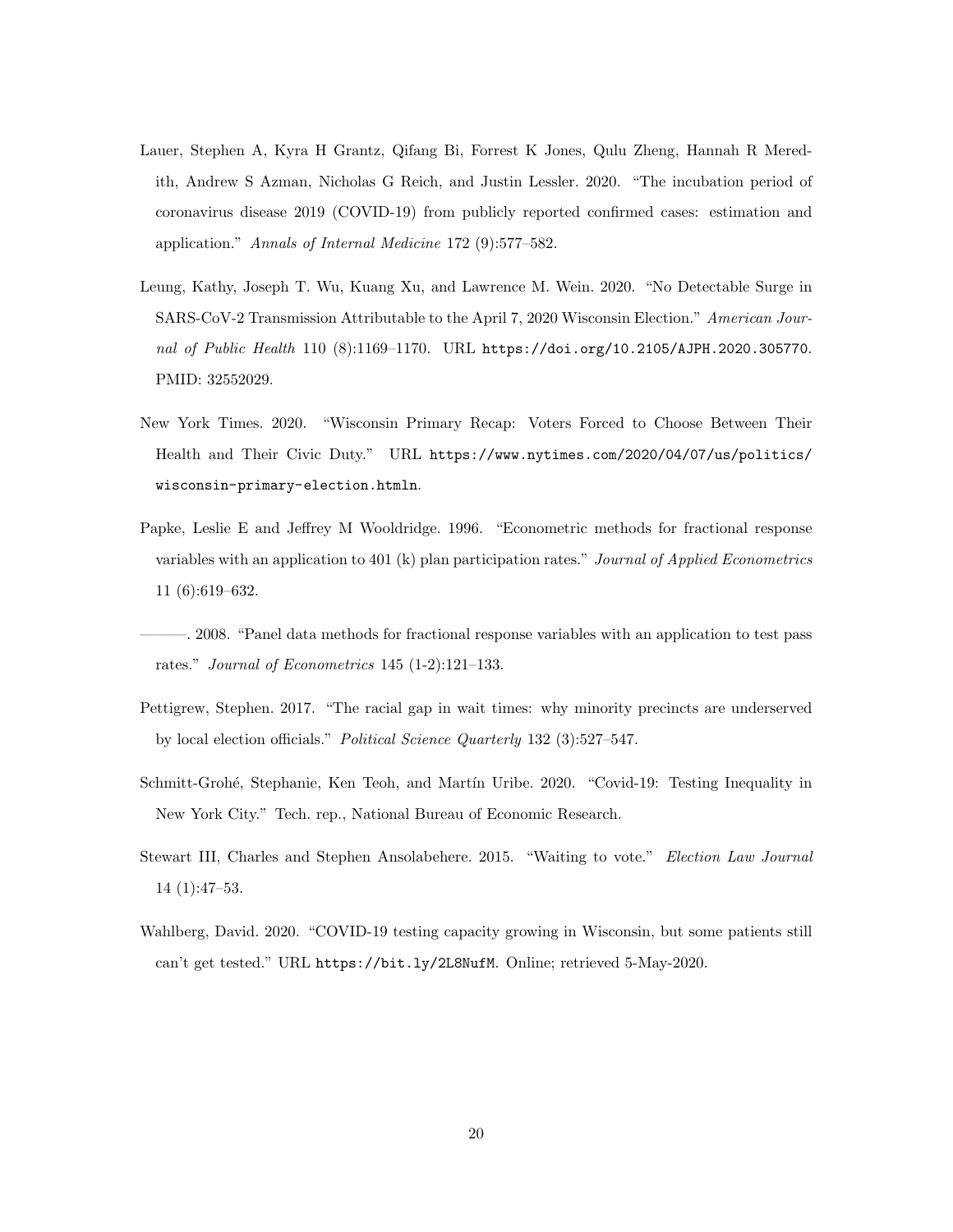

<span id="page-21-0"></span>Figure 1: Event Studies of Relationship between in-Person Voting and COVID-19 Spread COVID-19 Positive Test Rate

Notes: Figure [1a](#page-21-0) and [1b](#page-21-0) plot the marginal effects and corresponding 95% confidence intervals from Table [2,](#page-25-0) column (3) and column (5), respectively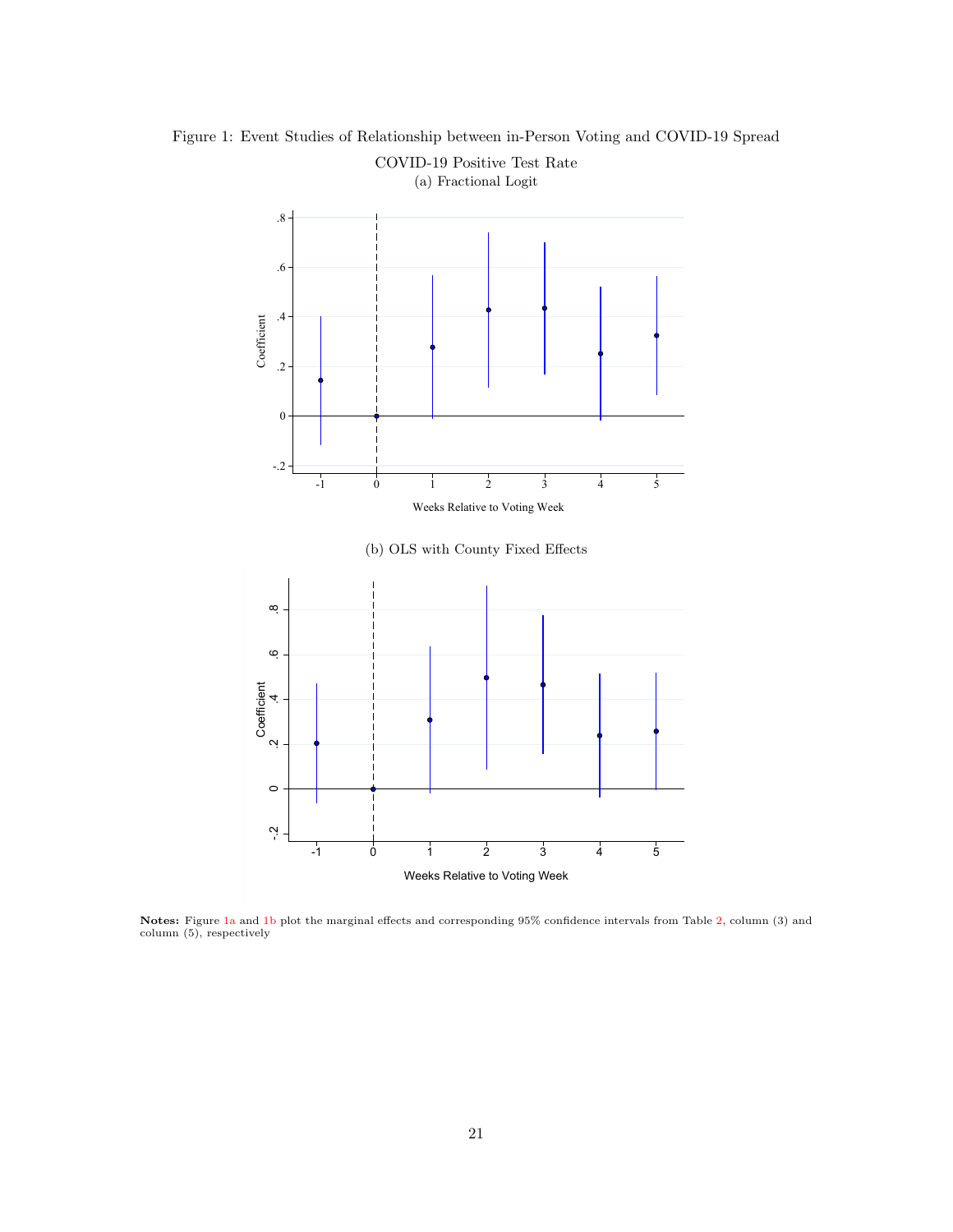

<span id="page-22-0"></span>Figure 2: Event Studies of Relationship between in-Person Voting and COVID-19 Spread Total COVID-19 Cases Per Capita

Notes: Figures plot the coefficient estimates and corresponding 95% confidence intervals from Table [3.](#page-26-0)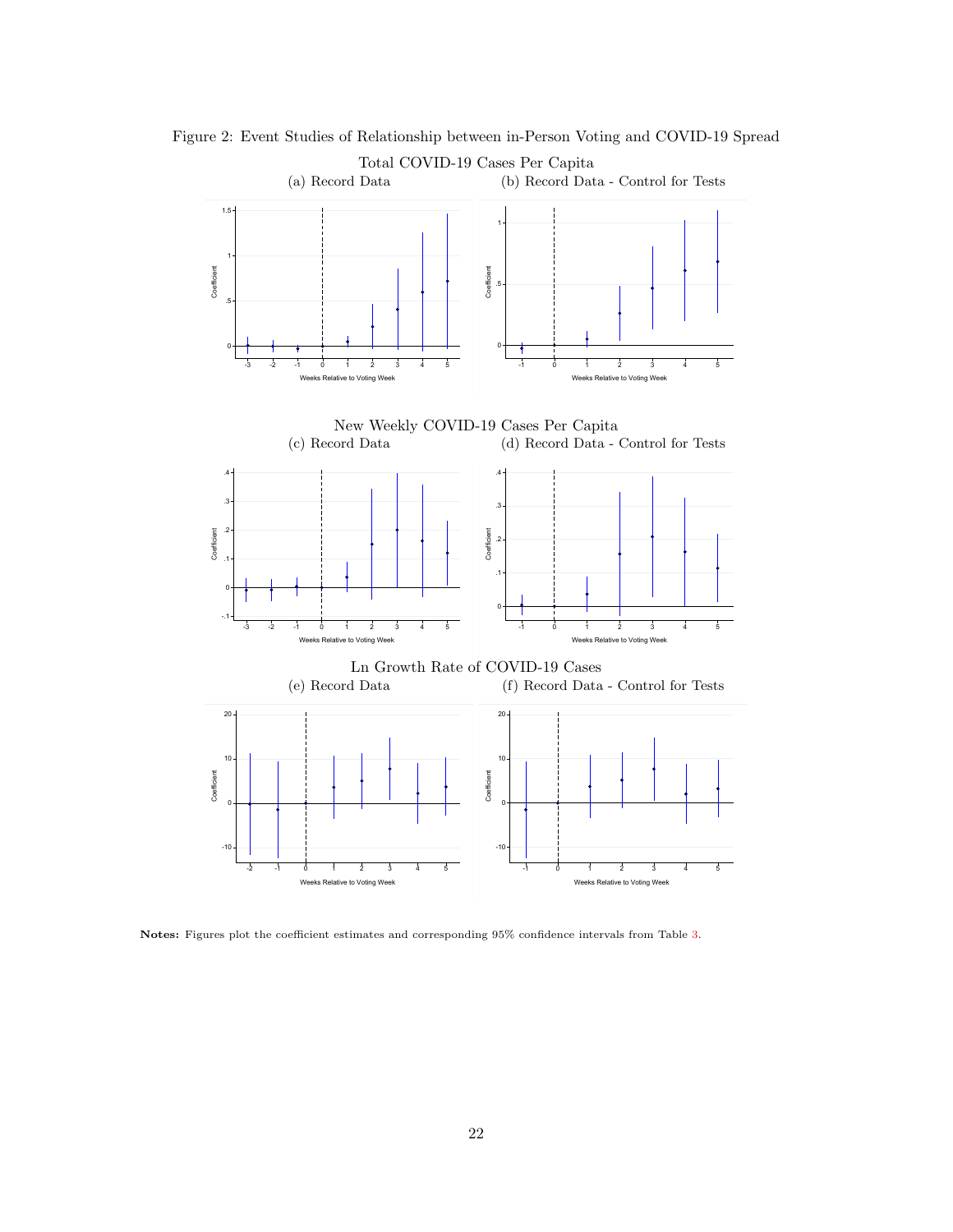<span id="page-23-0"></span>

# 854 and the contract of the contract of the contract of the contract of the contract of the contract of the contract of the contract of the contract of the contract of the contract of the contract of the contract of the co 1208 3397 6947 20237 20543 15186  $\overline{\phantom{0}}$ 4. 3397<br>- 3397<br>- <sup>6947</sup> - <sup>19237</sup> - <sup>20543</sup> - <sup>15186</sup> 923  $\scriptstyle\sim$  $\frac{25}{1208}$ ო Ratio Of Visits To 7 Days Prior<br>
1.5 2.2 2.5 3<br>
1.5 2.2 2.5 3.997<br>
1.2008  $r_{Q_2}$   $r_{Q_3}$ ,  $r_{Q_4}$   $r_{Q_5}$   $r_{Q_6}$   $r_{Q_7}$   $r_{Q_8}$   $r_{Q_9}$   $r_{Q_1}$  $x_{\mu}$  .  $x_{\mu}$  .  $x_{\mu}$  .  $x_{\mu}$  .  $x_{\mu}$  .  $x_{\mu}$  $\gamma^5$   $\gamma^5$ Distance From POI To Nearest Poll (Kilometers) April 7th  $\longrightarrow$  April 6th & April 8th

#### (a) Ratio Of Visits To 7 Days Prior

Note: number of POIs in distance range are next to symbols.





Notes: Subfigure (a) displays the mean of the ratio of visits to 7 days prior for approximately 79,000 points of interest (POIs)<br>in Wisconsin, split by April 7th (Voting Day) and two days sandwiching April 7th. Subfigure ( explanatory variable, voters per polling location, has a strong and positive relationship with excess visitation to POIs near polls. Data are from Safegraph Core Places and Weekly Patterns, which use GPS pings from smartphones to track devices that enter a point of interest each day. POIs consist of restaurants, religious institutions, schools, and other commonly visited locations.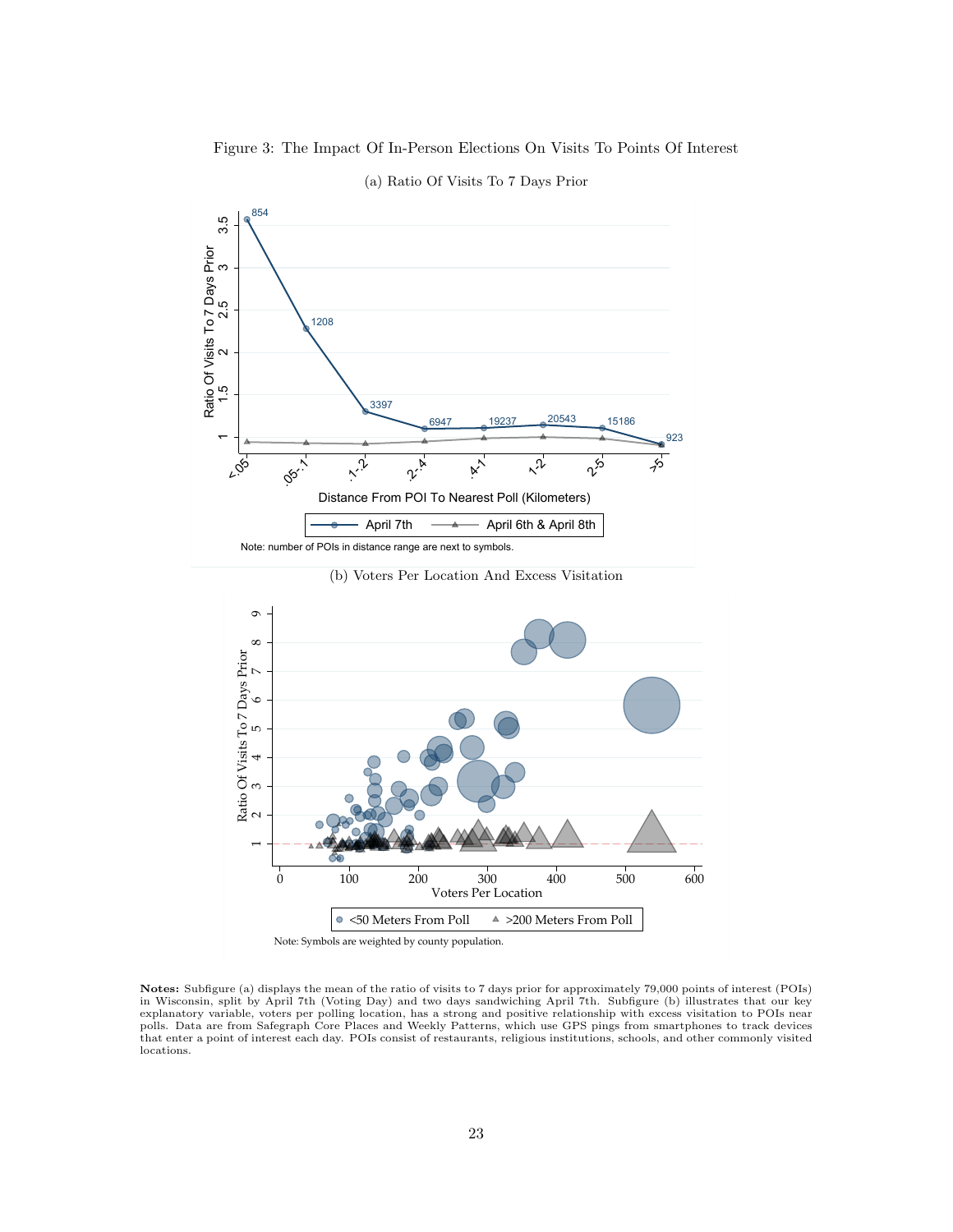# Table 1: Summary Statistics

<span id="page-24-0"></span>

|                                                                        | All Counties      |                  | Above Median<br>Votes/Polling<br>Location |                  | Below Median<br>Votes/Polling<br>Location |                  |                |
|------------------------------------------------------------------------|-------------------|------------------|-------------------------------------------|------------------|-------------------------------------------|------------------|----------------|
|                                                                        | Mean              | Std. Dev.        | Mean                                      | Std. Dev.        | Mean                                      | Std. Dev.        | T-Test         |
| Election Variables                                                     |                   |                  |                                           |                  |                                           |                  |                |
| In-Person Votes (k) per Polling Location<br>In-Person Votes $(10k)$    | 0.171             | 0.095            | 0.240<br>0.918                            | 0.089            | 0.102                                     | 0.024            | 0.000<br>0.000 |
| Absentee Votes (10k)                                                   | 0.591<br>1.581    | 0.632<br>2.986   | 2.803                                     | 0.756<br>3.847   | 0.263<br>0.359                            | 0.119<br>0.255   | 0.000          |
| Polling Locations Open                                                 | 30.708            | 16.920           | 36.083                                    | 20.828           | 25.333                                    | 9.052            | 0.000          |
| COVID-19 Testing Variables                                             |                   |                  |                                           |                  |                                           |                  |                |
| Weekly Positive Covid-19 Test Rate                                     | 0.041             | 0.061            | 0.056                                     | 0.069            | 0.026                                     | 0.047            | 0.000          |
| Cumulative Covid-19 Cases per 100<br>Weekly New Covid-19 Cases per 100 | 0.050<br>0.013    | 0.084<br>0.025   | 0.068<br>0.018                            | 0.110<br>0.032   | 0.031<br>0.008                            | 0.038<br>0.013   | 0.000<br>0.000 |
| Covid-19 Case Log Growth Rate                                          | 0.673             | 1.667            | 0.532                                     | 1.223            | 0.814                                     | 2.009            | 0.057          |
| Demographic Variables                                                  |                   |                  |                                           |                  |                                           |                  |                |
| % Population with less than a H.S. Degree                              | 8.400             | 2.532            | 7.497                                     | 1.812            | 9.303                                     | 2.814            | 0.000          |
| % Population with at least a B.A. Degree                               | 23.065            | 7.526            | 26.578                                    | 8.170            | 19.553                                    | 4.688            | 0.000          |
| Unemployment Rate (2018)                                               | 3.307             | 0.738            | 3.131                                     | 0.645            | 3.483                                     | 0.783            | 0.000          |
| Median Household Income (\$k)<br>Percent of Population Age 65 or Older | 58.009<br>20.161  | 9.129<br>4.339   | 61.087<br>18.489                          | 8.977<br>3.991   | 54.930<br>21.832                          | 8.210<br>4.025   | 0.000<br>0.000 |
| SafeGraph Social Distancing Variables                                  |                   |                  |                                           |                  |                                           |                  |                |
| Average Time in Dwelling<br>% Leaving Home                             | 727.827<br>63.390 | 117.732<br>3.524 | 765.657<br>62.166                         | 115.795<br>3.474 | 689.996<br>64.614                         | 107.212<br>3.132 | 0.000<br>0.000 |
| Average Distance Traveled                                              | 10007.035         | 3442.082         | 8896.539                                  | 3206.551         | 11117.531                                 | 3314.342         | 0.000          |
| County-Week Observations                                               | 504               |                  | 252                                       |                  | 252                                       |                  |                |
| Counties                                                               | 72                |                  | 36                                        |                  | 36                                        |                  |                |

Notes: Data from the Wisconsin Department of Health Services, the Wisconsin Department of Health Services, the U.S. Census, The American Community Survey, and Safegraph.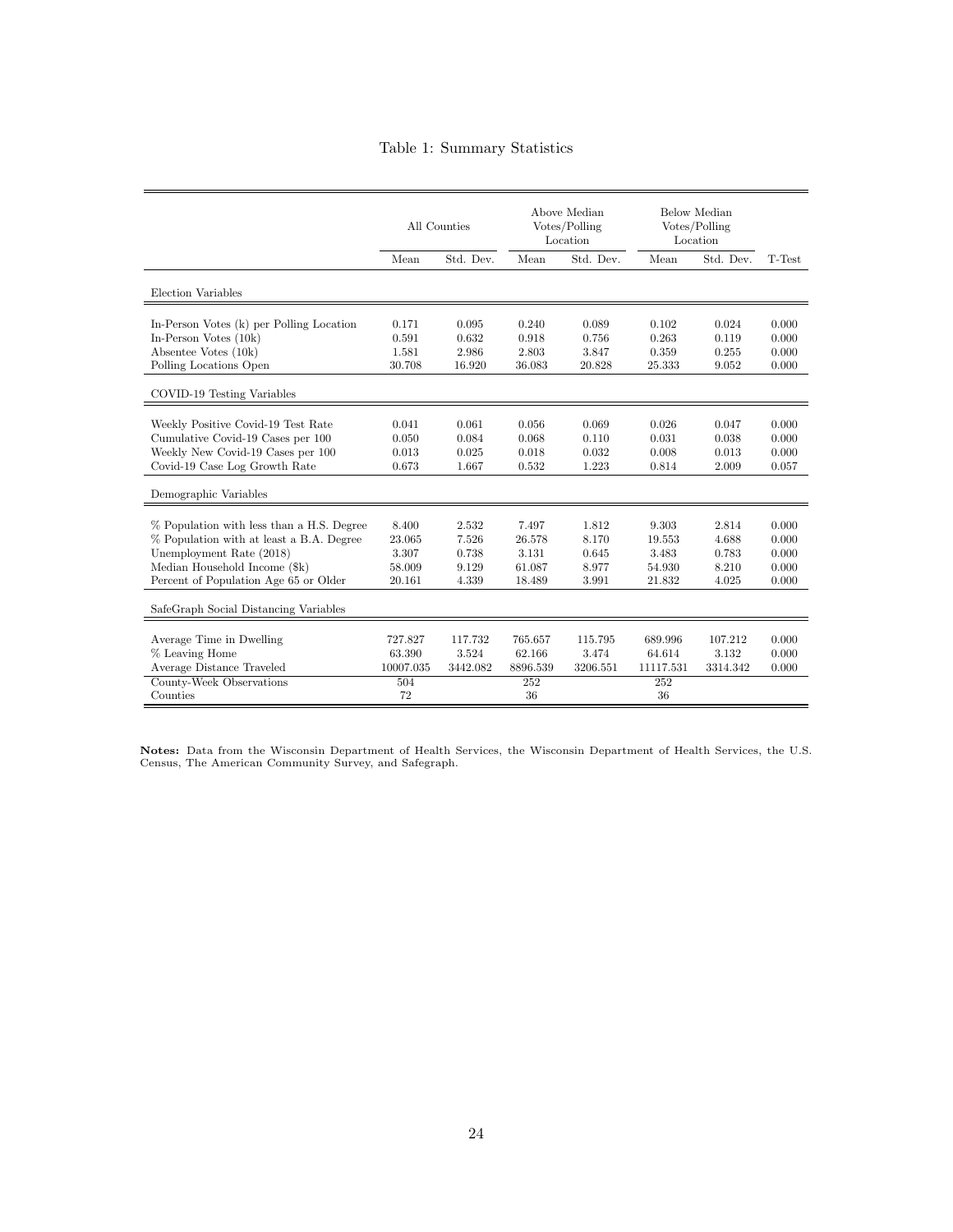<span id="page-25-1"></span>

|                                  |           | <b>OLS</b>  |             |             |            |
|----------------------------------|-----------|-------------|-------------|-------------|------------|
|                                  |           |             |             |             |            |
|                                  | (1)       | (2)         | (3)         | (4)         | (5)        |
| $IPV/Loc \times$ Week -1         | $2.429*$  | 3.365       | 3.622       | 3.623       | 0.205      |
|                                  | (1.464)   | (2.416)     | (2.488)     | (2.474)     | (0.135)    |
|                                  | [0.1329]  | [0.1664]    | [0.1788]    | [0.1792]    |            |
| $IPV/Loc \times$ Week 1          | $3.506*$  | $6.805**$   | $6.985**$   | $6.983**$   | $0.309*$   |
|                                  | (2.065)   | (2.997)     | (3.035)     | (3.028)     | (0.165)    |
|                                  | [0.1075]  | [0.2934]    | [0.3022]    | [0.3006]    |            |
| IPV/Loc $\times$ Week 2          | $5.317*$  | $12.082***$ | 12.209***   | 12.164***   | $0.498**$  |
|                                  | (2.746)   | (3.556)     | (3.434)     | (3.404)     | (0.206)    |
|                                  | [0.1213]  | [0.4332]    | [0.4407]    | [0.4368]    |            |
| $IPV/Loc \times$ Week 3          | $4.468*$  | $10.833***$ | $11.067***$ | $10.882***$ | $0.466***$ |
|                                  | (2.319)   | (2.743)     | (2.788)     | (2.722)     | (0.155)    |
|                                  | [0.1240]  | [0.4264]    | [0.4367]    | [0.4281]    |            |
| IPV/Loc $\times$ Week 4          | 2.851     | $6.300**$   | $6.469**$   | $6.232**$   | $0.239*$   |
|                                  | (2.093)   | (2.832)     | (2.942)     | (2.867)     | (0.138)    |
|                                  | [0.0435]  | [0.2509]    | [0.2591]    | [0.2491]    |            |
| IPV/Loc $\times$ Week 5          | $4.558**$ | $9.449***$  | $9.625***$  | $9.231***$  | $0.259*$   |
|                                  | (2.077)   | (2.604)     | (2.682)     | (2.694)     | (0.131)    |
|                                  | [0.0632]  | [0.3209]    | [0.3292]    | [0.3151]    |            |
| $\overline{\text{N}}$            | 504       | 504         | 504         | 504         | 504        |
|                                  |           |             |             |             |            |
| Time Fixed Effects               | Υ         | Y           | Y           | Y           | Υ          |
| Demographic Controls             | Y         | Y           | Y           | Y           |            |
| Social Distancing Controls       |           | Y           | $\mathbf Y$ | Υ           | Υ          |
| Pop. Dens $\times$ Week Controls |           |             | Y           | Y           | Y          |
| Control for Tests                |           |             |             | Y           |            |
| County Fixed Effects             |           |             |             |             | Y          |

<span id="page-25-0"></span>Table 2: Relationship between COVID-19 Positive Test Rates and In-Person Voting per Polling Location

Notes: Data sources are identical to Table [1.](#page-24-0) The table shows logit coefficients, standard errors clustered at the county level<br>in parentheses, and marginal effects in brackets for the first four columns and OLS coefficien population with at least a bachelor's degree, the 2018 unemployment rate, the median household income, and the percent of the population age 65 or older. The Safegraph Social Distancing Controls include median home dwelling time, percent of devices completely home, and median distance traveled from home and are lagged by one week. Stars denote statistical significance levels: \* 10% \*\* 5% and \*\*\* 1%.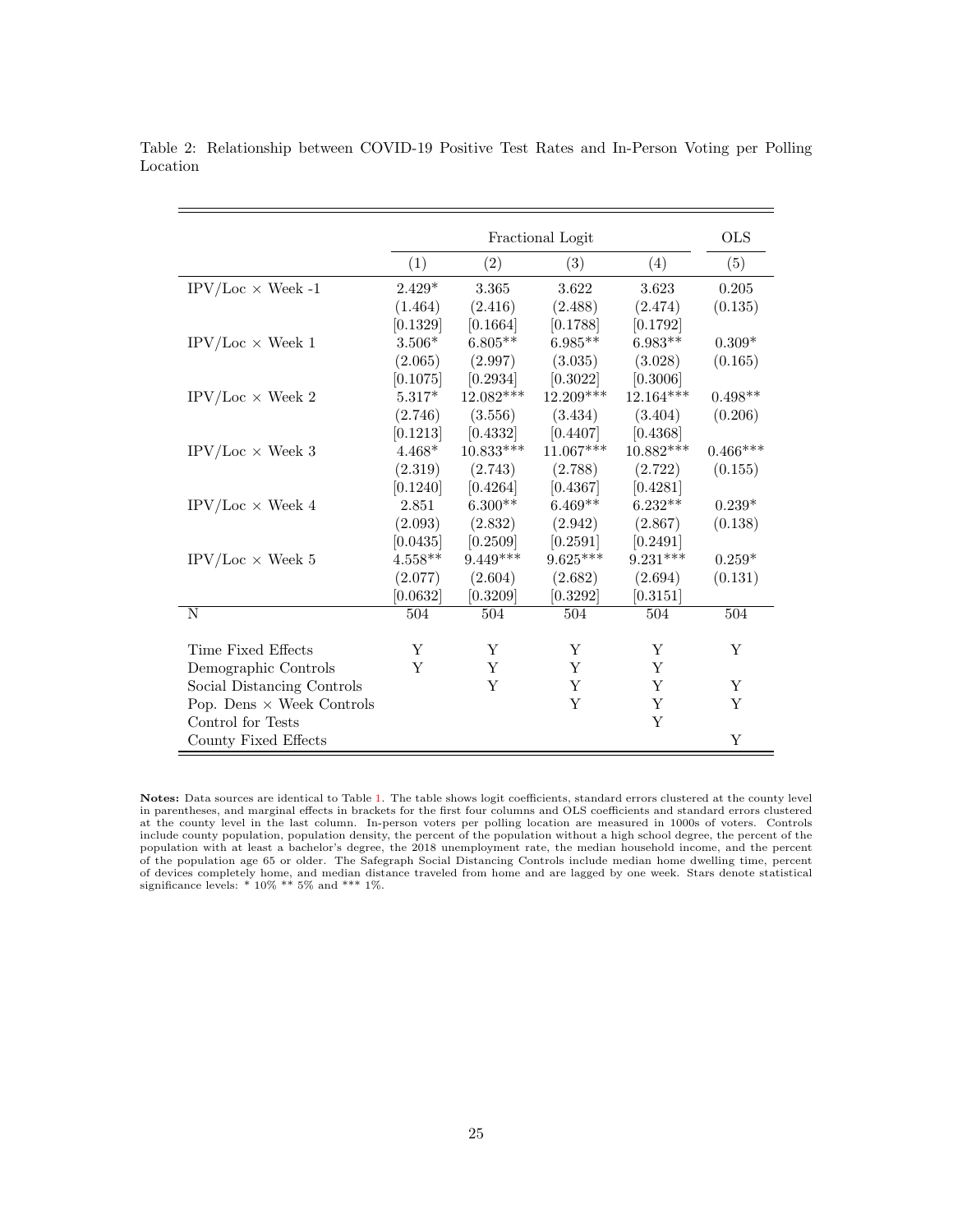|                                  | Panel A<br>Total Cases Per Hundred |            | Panel B<br>New Cases Per Hundred |           | Panel C<br>Ln Growth Rate |           |
|----------------------------------|------------------------------------|------------|----------------------------------|-----------|---------------------------|-----------|
|                                  | (1)                                | (2)        | (3)                              | (4)       | (5)                       | (6)       |
| IPV/Loc $\times$ Week -3         | 0.010                              |            | $-0.009$                         |           |                           |           |
|                                  | (0.048)                            |            | (0.021)                          |           |                           |           |
| IPV/Loc $\times$ Week -2         | 0.000                              |            | $-0.008$                         |           | $-0.178$                  |           |
|                                  | (0.033)                            |            | (0.019)                          |           | (5.716)                   |           |
| $IPV/Loc \times Week -1$         | $-0.027$                           | $-0.024$   | 0.003                            | 0.004     | $-1.447$                  | $-1.501$  |
|                                  | (0.022)                            | (0.024)    | (0.016)                          | (0.016)   | (5.490)                   | (5.505)   |
| IPV/Loc $\times$ Week 1          | $0.051*$                           | 0.051      | 0.036                            | 0.036     | 3.589                     | 3.738     |
|                                  | (0.030)                            | (0.035)    | (0.026)                          | (0.026)   | (3.588)                   | (3.608)   |
| $IPV/Loc \times$ Week 2          | $0.217*$                           | $0.262**$  | 0.150                            | $0.156*$  | 5.044                     | 5.176     |
|                                  | (0.125)                            | (0.113)    | (0.097)                          | (0.093)   | (3.150)                   | (3.168)   |
| $IPV/Loc \times$ Week 3          | $0.408*$                           | $0.467***$ | $0.200**$                        | $0.208**$ | $7.755**$                 | $7.683**$ |
|                                  | (0.224)                            | (0.170)    | (0.099)                          | (0.090)   | (3.563)                   | (3.560)   |
| $IPV/Loc \times Week 4$          | $0.598*$                           | $0.611***$ | $0.162\,$                        | $0.163*$  | 2.229                     | 2.040     |
|                                  | (0.330)                            | (0.206)    | (0.098)                          | (0.082)   | (3.460)                   | (3.402)   |
| $IPV/Loc \times$ Week 5          | $0.719*$                           | $0.683***$ | $0.120**$                        | $0.114**$ | 3.707                     | 3.230     |
|                                  | (0.374)                            | (0.210)    | (0.056)                          | (0.051)   | (3.295)                   | (3.267)   |
| $\mathbf N$                      | 648                                | 504        | 648                              | 504       | 576                       | 504       |
| Time Fixed Effects               | Y                                  | Y          | Y                                | Y         | Y                         | Y         |
| Social Distancing Controls       | Y                                  | Y          | Y                                | Y         | Y                         | Y         |
| Pop. Dens $\times$ Week Controls | Y                                  | Υ          | Y                                | Y         | Y                         | Y         |
| Controls for Testing             | N                                  | Y          | N                                | Y         | N                         | Y         |
| County Fixed Effects             | Y                                  | Y          | Y                                | Y         | Y                         | Y         |

Table 3: Relationship between COVID-19 Cases and In-Person Voting per Polling Location

<span id="page-26-0"></span>Notes: The data sources are identical to Table [2.](#page-25-1) Each regression is estimated using OLS using the same controls as the last column in Table [2.](#page-25-1) In-person voters per pollinglocation are measured in 1000s of voters. Total cases and new cases are measured per 100 county residents. This table shows coefficients and standard errors clustered at the county level in parentheses. Stars denote statis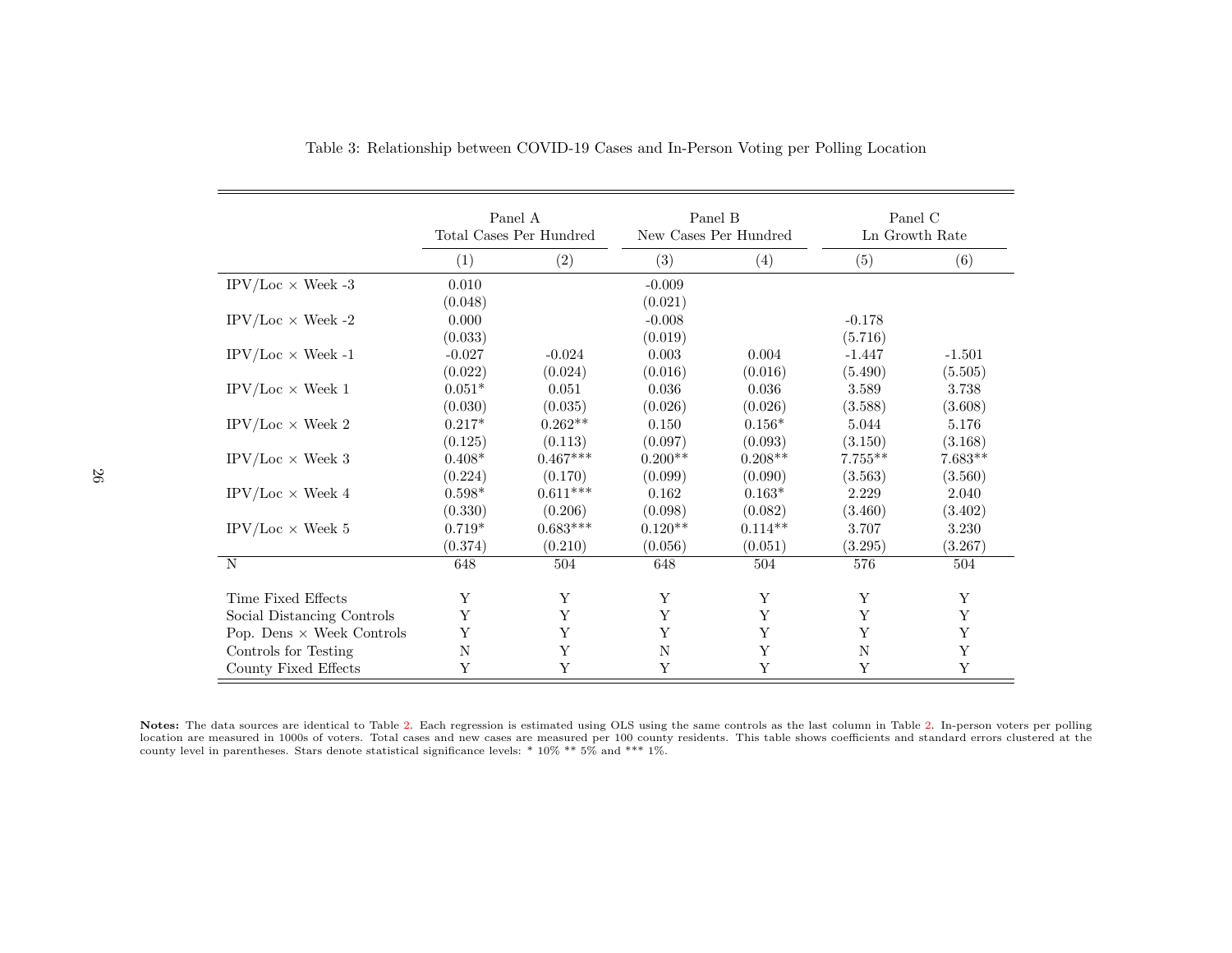|                                  | Symptom Onset Data: COVID-19 Cases |                          |                   |  |  |  |
|----------------------------------|------------------------------------|--------------------------|-------------------|--|--|--|
|                                  | Total Cases<br>Per Hundred         | New Cases<br>Per Hundred | Ln Growth<br>Rate |  |  |  |
| $IPV/Loc \times$ Week -3         | $-0.006$                           | $-0.031$                 |                   |  |  |  |
|                                  | (0.059)                            | (0.021)                  |                   |  |  |  |
| $IPV/Loc \times Week -2$         | 0.028                              | $-0.011$                 | $-4.221$          |  |  |  |
|                                  | (0.023)                            | (0.014)                  | (4.723)           |  |  |  |
| $IPV/Loc \times$ Week 0          | $0.068*$                           | 0.037                    | $5.175***$        |  |  |  |
|                                  | (0.039)                            | (0.027)                  | (2.534)           |  |  |  |
| $IPV/Loc \times Week 1$          | $0.208*$                           | 0.115                    | $5.312**$         |  |  |  |
|                                  | (0.123)                            | (0.080)                  | (2.522)           |  |  |  |
| $IPV/Loc \times$ Week 2          | $0.413*$                           | $0.184**$                | $4.823*$          |  |  |  |
|                                  | (0.218)                            | (0.092)                  | (2.674)           |  |  |  |
| $IPV/Loc \times$ Week 3          | $0.603*$                           | $0.196**$                | $6.524**$         |  |  |  |
|                                  | (0.315)                            | (0.098)                  | (2.963)           |  |  |  |
| $IPV/Loc \times$ Week 4          | $0.708*$                           | 0.075                    | 3.238             |  |  |  |
|                                  | (0.380)                            | (0.079)                  | (2.699)           |  |  |  |
| $IPV/Loc \times$ Week 5          | $0.831*$                           | $0.125**$                | 4.733             |  |  |  |
|                                  | (0.420)                            | (0.060)                  | (2.920)           |  |  |  |
| N                                | 648                                | 648                      | 576               |  |  |  |
|                                  |                                    |                          |                   |  |  |  |
| Time Fixed Effects               | Υ                                  | Y                        | Y                 |  |  |  |
| Social Distancing Controls       | Υ                                  | Y                        | Υ                 |  |  |  |
| Pop. Dens $\times$ Week Controls | Y                                  | Y                        | Y                 |  |  |  |
| County Fixed Effects             | Υ                                  | Υ                        | Y                 |  |  |  |

<span id="page-27-0"></span>Table 4: Relationship between COVID-19 Cases and In-Person Voting per Polling Location

 $=$ 

Notes: The data utilized in this table is based on symptom onset date. Each regression is estimated using OLS using the same controls as the last column in Table [2.](#page-25-0) In-person voters per polling location are measured in 1000s of voters. Total<br>cases and new cases are measured per 100 county residents. This table shows coefficients and standar the county level in parentheses. Stars denote statistical significance levels: \* 10% \*\* 5% and \*\*\* 1%.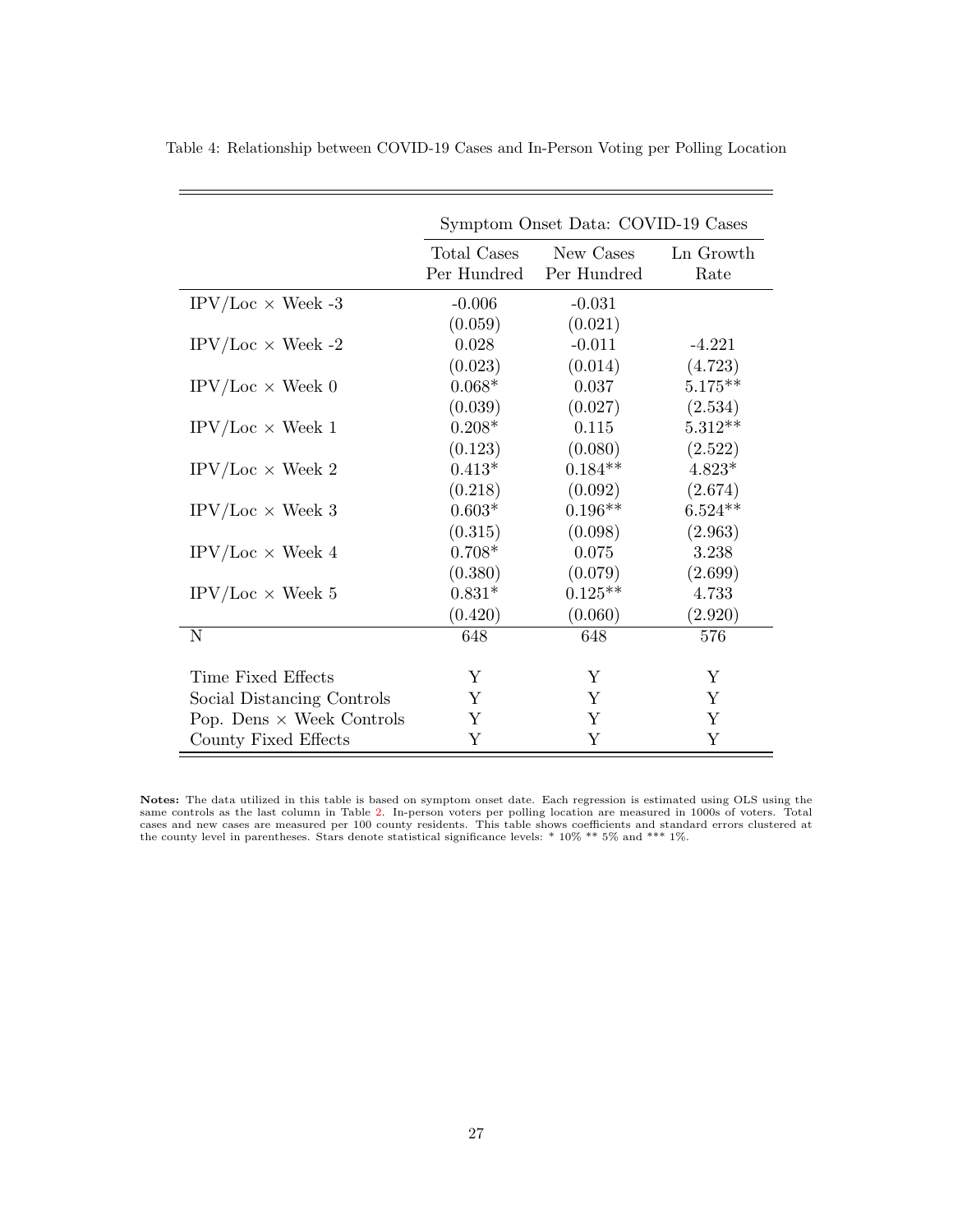# A Appendix



Figure A1: Average Voter Density by County

Notes: Voting data provided by the Wisconsin Elections Commission. Created using [Kahle and Wickham](#page-19-9) [\(2013\)](#page-19-9).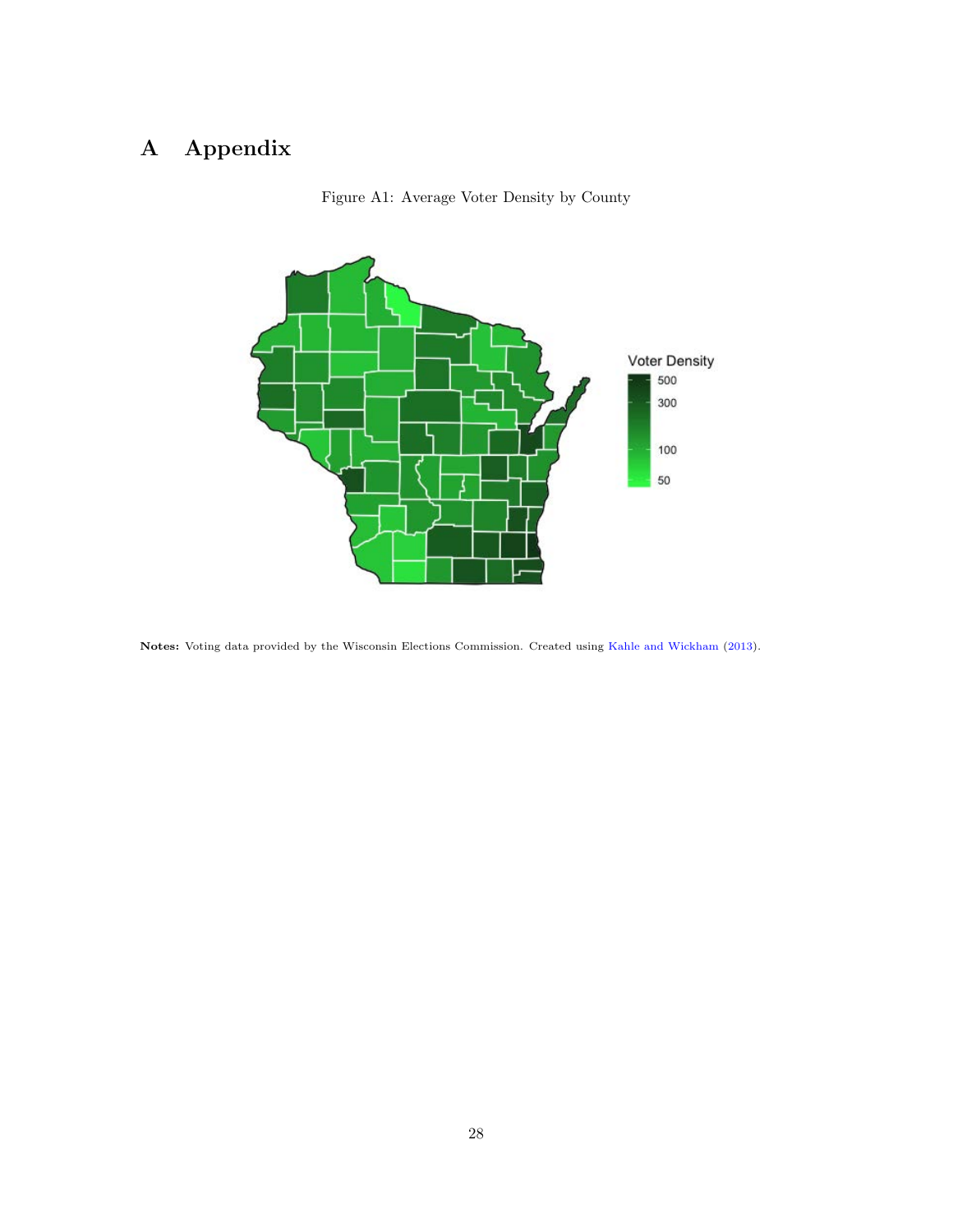<span id="page-29-0"></span>

Figure A2: The Impact Of In-Person Voting On Visits To Points Of Interest

(a) Average Visits To POIs By Distance From Voting Location

(b) Voters Per Location And Excess Visitation



Notes: Subfigure (a) displays mean visits to approximately 79,000 points of interest (POIs) in Wisconsin for the fourteen days before and after April 7th. Subfigure (b) displays mean visits by hour for April 7th (Voting Tuesday) and the previous Tuesday. Data are from Safegraph Core Places and Weekly Patterns, which use GPS pings from smartphones to track devices that enter a point of interest. POIs consist of restaurants, religious institutions, schools, and other commonly visited locations.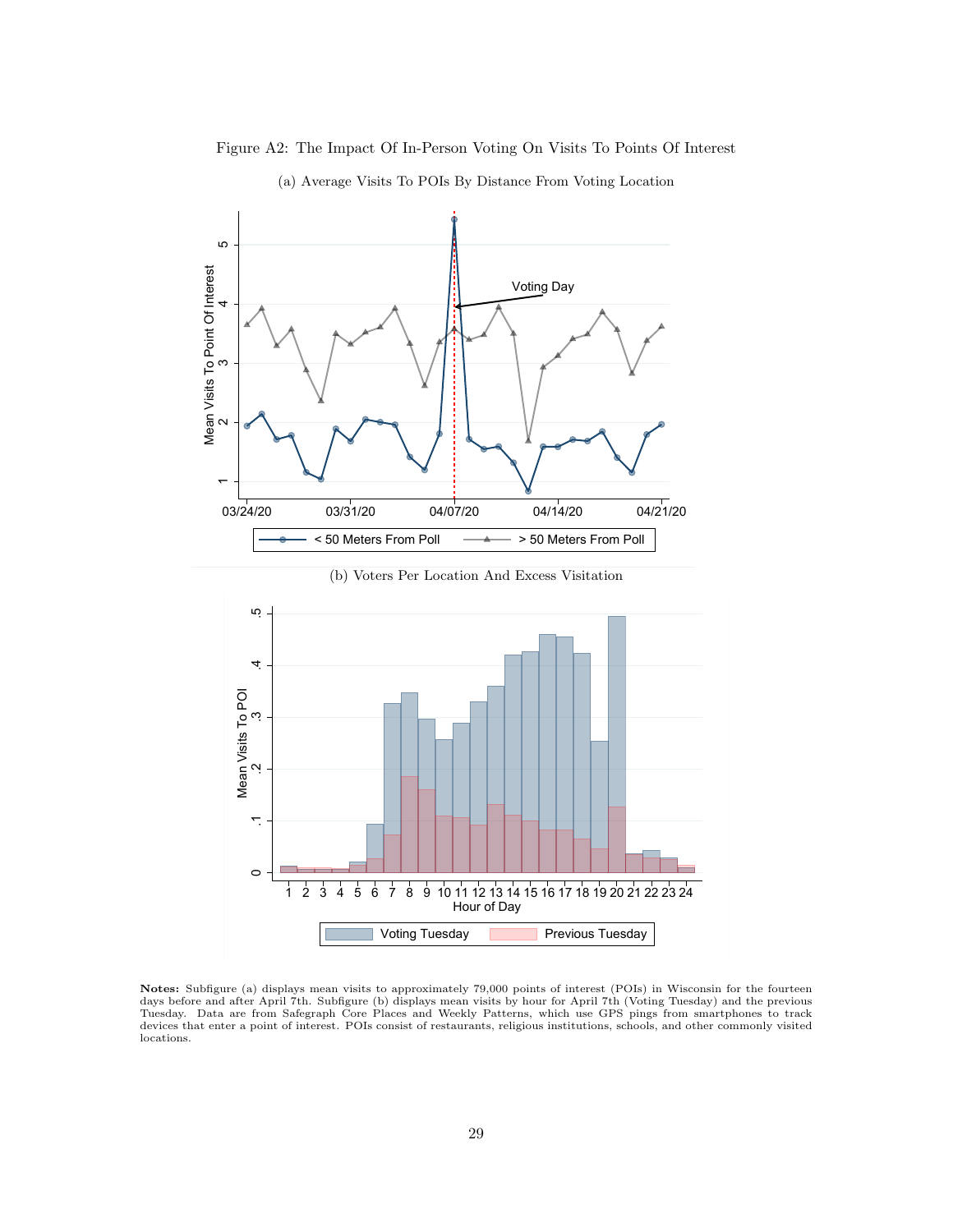

<span id="page-30-0"></span>Figure A3: Event Studies of Relationship Between In-Person Voting and Visits to POIs near Polls

#### (a) Near: < .05 KM

(b) Near: .05 - .10 KM

Notes: Figures plot estimates and 95% confidence intervals from event study specifications, with POI fixed effects and dayof-panel fixed effects, that compare visits to POIs near versus far from voting polls. The dependent variable is  $Ln(visits_{pt} +$ 0.001), the natural log (+ 0.001, to account for zeroes) of visits to POI  $p$  on date t. Each figure presents estimates from a separate regression where treatment (whether a POI is within  $x$  kilometers of a voting poll) is defined by the distance in the caption. POIs that are closer to polls than the treatment range, x, are removed from the samples of (b)-(f) to prevent contamination of the control group. Standard errors are clustered at the county level. Data are from SafeGraph Core Places and Weekly Patterns. Results are robust to using a FE Poisson model. Event study estimates clearly show a marked increase in foot traffic to POIs near voting polls, with effects that dissipate quickly as "near" is defined more loosely.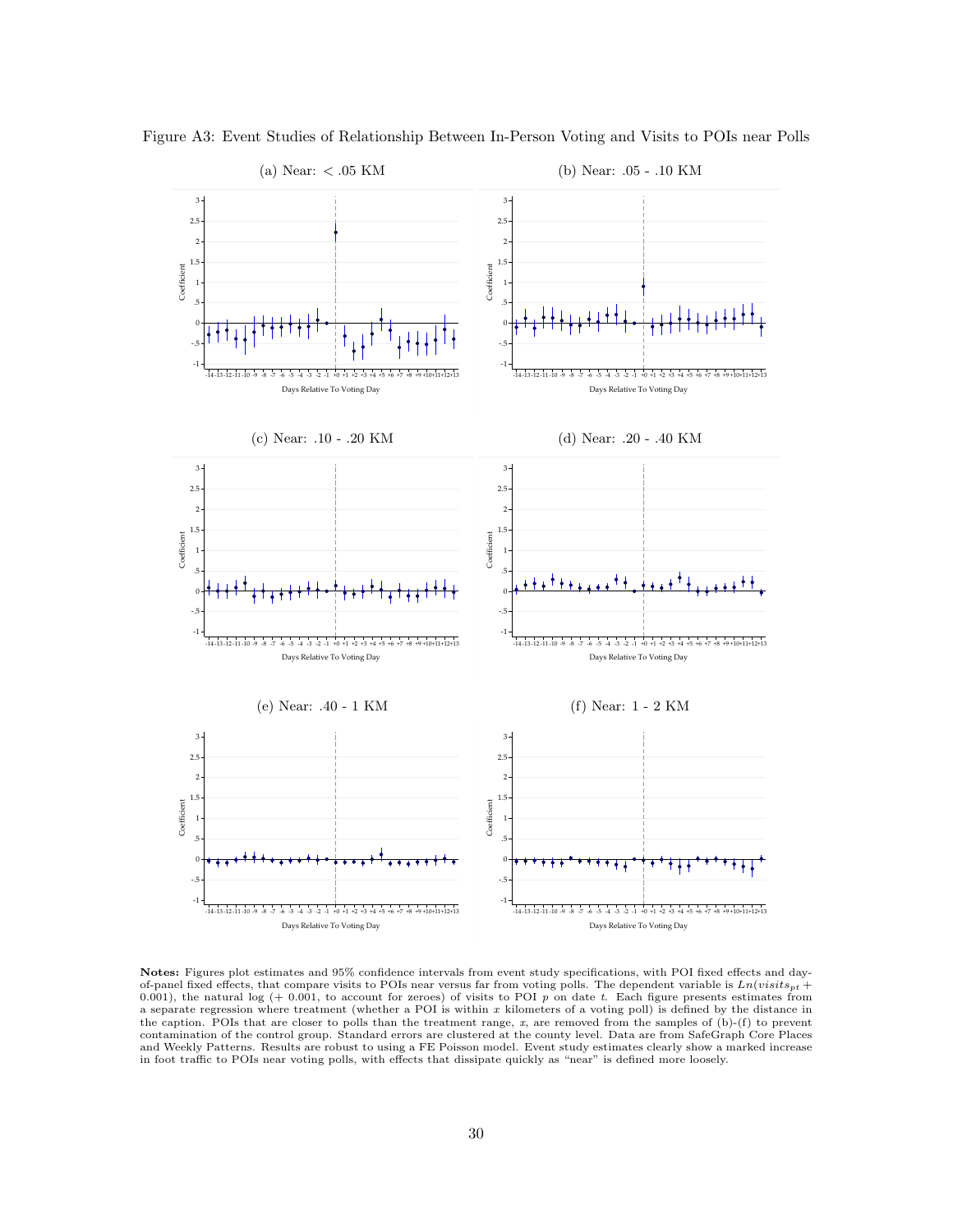

(a) Total Cases by Recorded and Onset Date

<span id="page-31-0"></span>

Onset to Recorded Date Lag in Days

Notes: For the number of positive cases on a given date, we count the number of days one must go back until the number of onset cases is at least as large. Panel (b) then plots the distribution of these values. Data provided by the Wisconsin Department of Health Services.